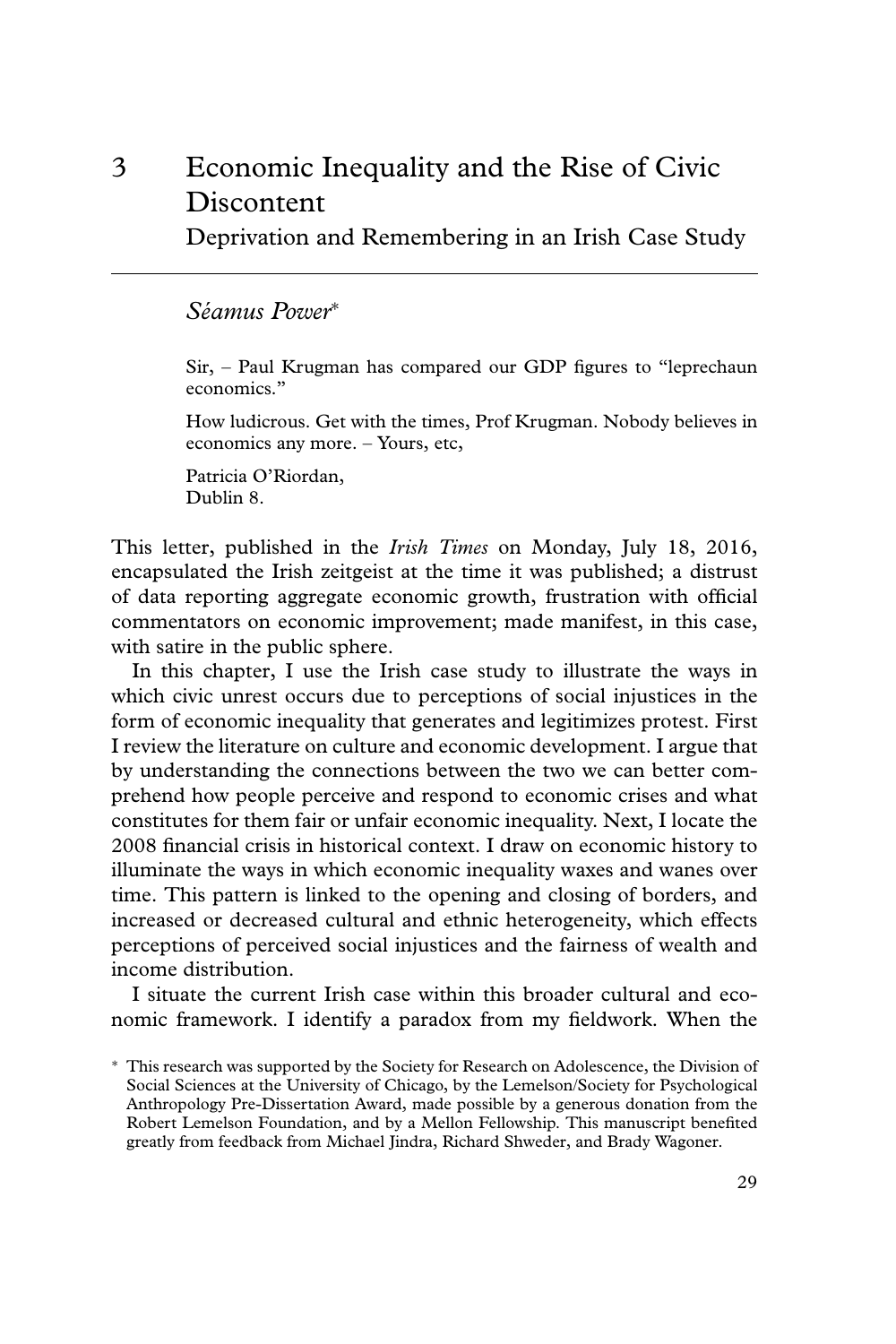Irish economy collapsed in 2008, there were few protests. Yet, when the Irish economy began booming once more in 2014 and 2015, there were various forms of civic unrest. This is the *deprivation–protest paradox* (see Power, 2017a). I detail two fundamental cultural psychological processes that can be used to understand this paradox. I elaborate upon classic relative deprivation theory to understand some of the dynamics of protest in the Republic of Ireland. I reveal the ways in which demonstrators expected to reap the benefits of an economic boom, having suffered harsh austerity beforehand. But this economic growth was perceived to be experienced unequally – a minority of people benefited – which created frustration that manifested in civic discontent, particularly against a new charge on water. Moreover, I apply theories of collective remembering to comprehend how protesting in Ireland is linked to historically overcoming social and political injustices in the form of uprisings and armed rebellions. Connecting relative deprivation and collective remembering informs the ways in which social groups compare and orientate themselves to one another and decide on what is and what is not fair in terms of economic distributions. Abstracting from this, I conclude by articulating a theoretical framework of unfair economic inequality and the rise of civic discontent. The perceived commodification of water in Ireland galvanized street demonstrations. Therefore, I end by discussing the increasingly special place water is likely to occupy in future social revolutions.

The global economy collapsed in 2008. Different countries and regions experienced the economic crisis in multiple ways for interrelated economic, political, financial, geographical, legal, and cultural reasons. Economic and financial analyses dominate our understanding of what happened during the 2008 financial crisis. However, understanding how culture is interconnected with economic analyses can provide a richer, more nuanced, and detailed explanation of financial and economic crises. In order to locate the localized Irish scenario within a broader framework, it is important to understand the interaction between culture and economic development.

## **Culture, Economics, and Development**

Recent and historical work has illustrated the importance of understanding culture in relation to economic development (Banfield, 1958; Harrison and Huntington, 2000; Landes, 1999). In *The Protestant Ethic and the Spirit of Capitalism* Weber examined the impact of religious values on economic prosperity (Weber, 1905/2009). He discussed how the Calvinist belief in predestination impacted attitudes toward work. He argued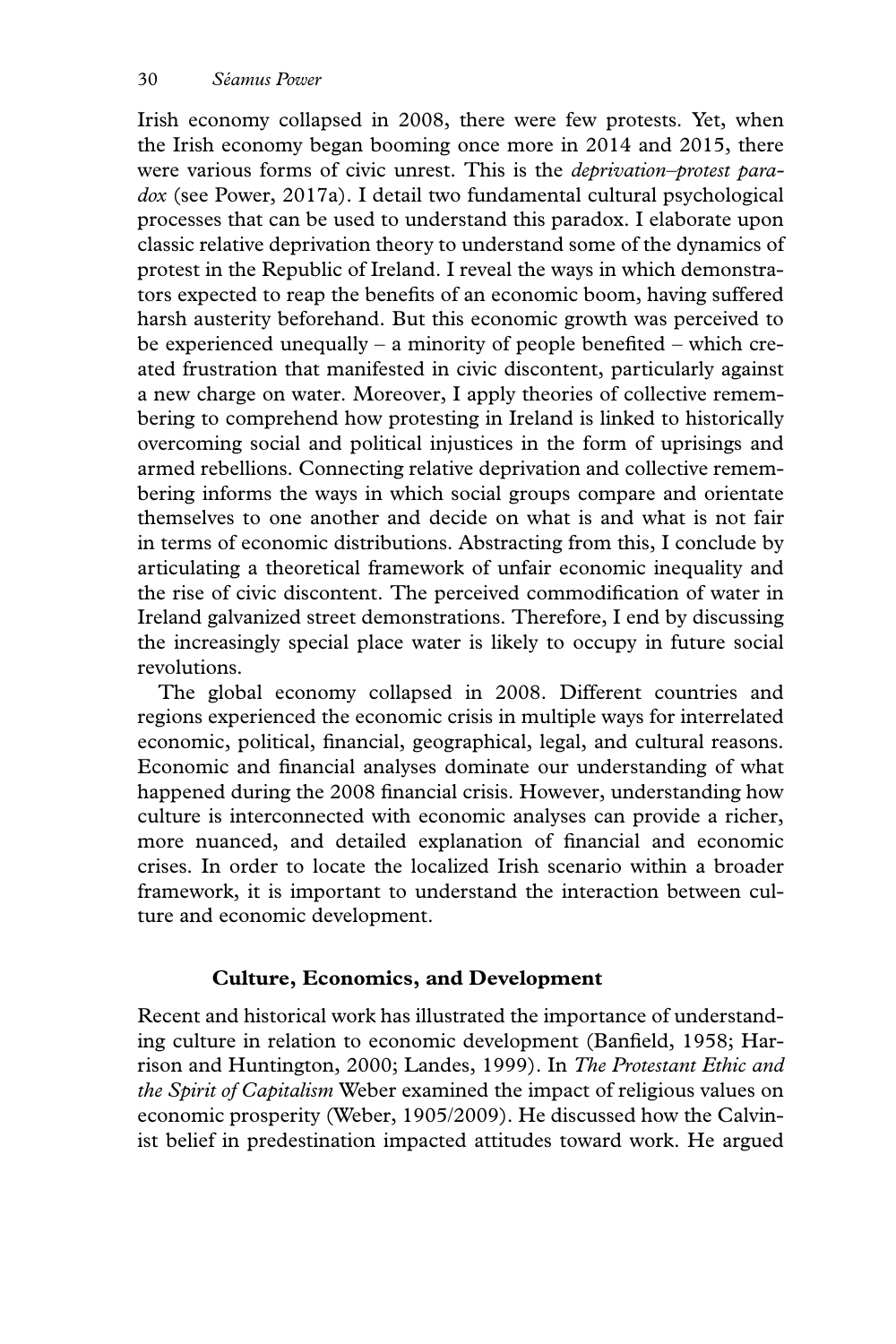economic prosperity for believers signaled they were predestined for heaven. Over time the idea of predestination faded, but the ethos of showing prosperity was maintained, and it lay at the basis of contemporary capitalism. In contrast, the basic values of Catholicism – sin followed by confession, redemption, and repeated sin – led to a less strict work ethic because forgiveness was always at hand. Protestants, unlike Catholics, valued an austere and entrepreneurial life.

Weber developed these ideas in two further studies exploring the effects of religion on culture and economic development. *The Religion of China* (1951) and *The Religion of India* (1958) further highlighted the importance of understanding culture to explain stunted economic development. He argued that Confucianism in China and Hinduism in India led citizens to explain natural phenomena with illogical and irrational supernatural belief systems. In these religious systems, the family is central and valued at the expense of the broader community, leading to a lack of entrepreneurial enterprises and, by extension, hindered economic development. Institutions capable of developing and sustaining economic growth were lacking. This theme developed in further research concerning culture and economic growth.

Banfield (1958) conducted one of the foundational studies in this area. His investigation into the poverty and lack of economic progress in a small village in southern Italy revealed the moral foundations and cultural outlook at the basis of this community. He introduced the term "amoral familism" – which originates from high death rates, harsh land conditions, and the large absence of extended family – to explain why these Italian villagers could not motivate themselves to organize politically, or economically, for the overall good of the community, and, by extension, for all individuals. By detailing the systemic problems in one rural village, he convincingly argues for the importance of understanding cultural and communal morals, in order to comprehend hindered economic development. An increasing body of literature highlights this important link, but the conclusions are contested.

In *Underdevelopment Is a State of Mind*, Harrison argued that cultural values have hindered economic development throughout Latin America (Harrison, 1985). But detractors from the importance of culture in explaining variation in regional economic development highlight geographical, political, or economic factors as being more important (Sachs, 2000). The argument is favorable geography (in terms of production of goods and work conditions), and capitalist institutions, and the feedback loop that exists between them, are of utmost importance for economic development. Not culture. And it is certainly not the most important explanatory factor in economic growth.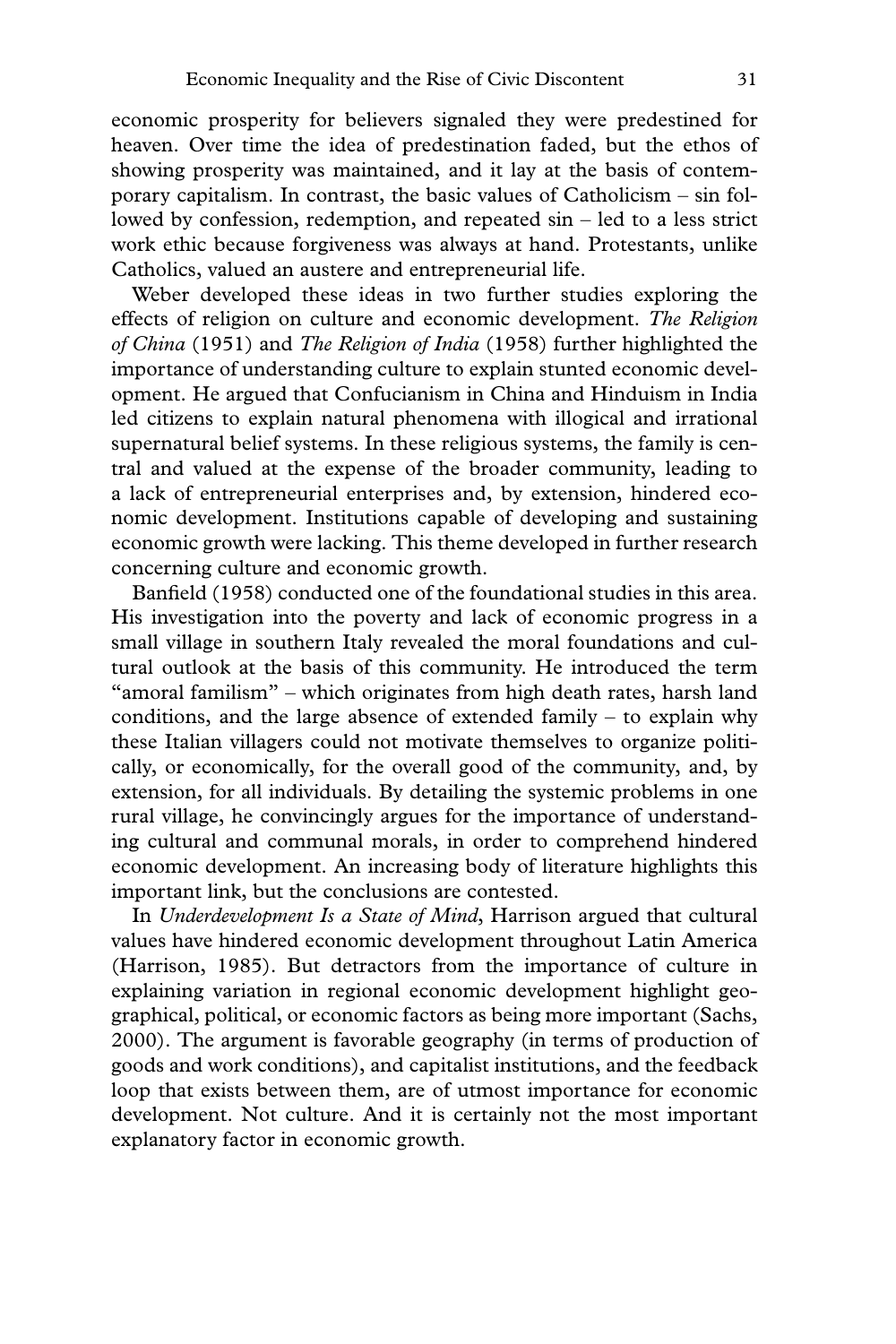However, Sachs's argument is overly simplistic, because he conceptualizes culture as an explanatory variable; just one factor among many. Banfield's (1958) research illustrates the intricate ways cultural and moral beliefs – the importance of close family rather than community activism and government – meant capitalist institutions were difficult to establish in his case study in southern Italy. He does not undermine the importance of complex and preexisting reasons for the focus on the family at the expensive of the community – poverty and the low status of the manual laborer – but intertwined with, and inseparable from these forces, are culturally widespread and historically ingrained cultural and moral beliefs and values.

Similarly, Nisbett and Cohen (1996) explain higher rates of aggression and homicide in the US south, relative to the north, by examining the culture of honor that exists in the south. They use data from news reports, government institutions, legal frameworks, and experiments, to illustrate how fundamental cultural beliefs in aggressively defending honor when threatened manifests in everyday behavior. The basis of this culture of honor, according to the authors, lies in early Irish and Scot farming settlers in the American south, who, unlike their more settled neighbors in the American north, needed to physically defend any affronts to them, or against their herd, on the lawless frontier. Over time, laws and intuitions were established to keep the peace, but these were still ingrained with the moral and cultural basis of defending ones honor. Although not an explicit study of economic development, the study highlights, contrary to arguments made by Sachs (2000), that geographical topographies (i.e., farming land) are linked to the establishment of institutions (i.e., to keep law and order) and are historically interconnected with cultural and moral beliefs (i.e., the right to defend ones honor).

Cultural beliefs and economic growth are enshrined, yet the connection between the two has often been neglected in analyses of the 2008 financial crisis. Moreover, the recent focus on inequality – and cultural analyses of how it manifests, and how it is perceived – is important to comprehend in the context of the 2008 economic recession.

### **Cycles of Inequality and the 2008 Financial Crisis**

Global inequality is increasing (Atkinson, 2015; Dorling, 2014; Picketty, 2014; Picketty and Saez, 2014). In *Capital in the Twenty-First Century* Picketty (2014) surveys data from twenty countries, dating back to the 1800s, to convincingly illustrate the ways in which global income inequality is increasing, since World War II. He argues this trend is not inevitable, and proposes a global tax on capital to help redistribution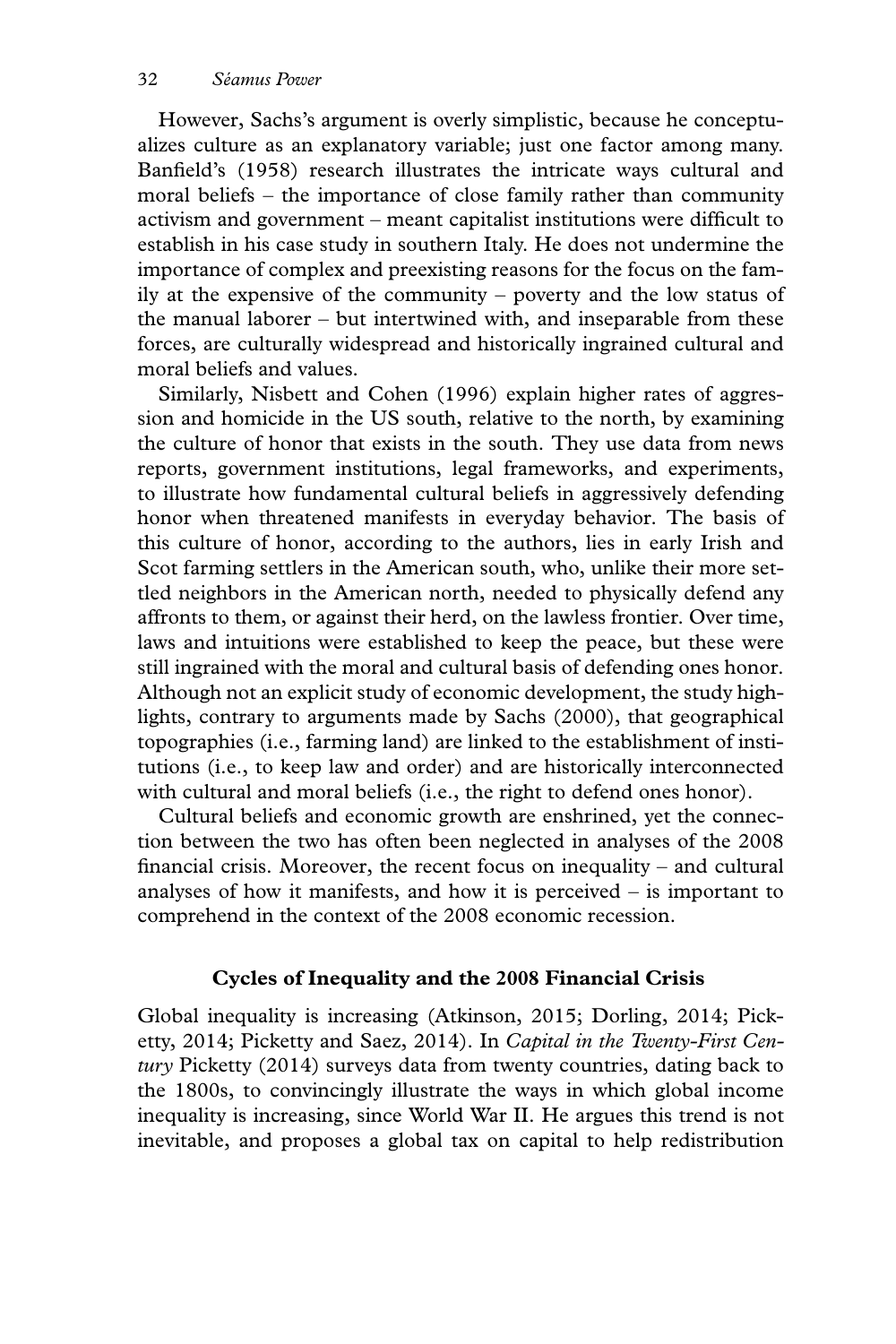and consequently curb growing inequality. The publishing of the Panama Papers, which to some extent reveal the volume of hidden offshore money, suggests a global tax on capital is a utopian ideal. Atkinson (2015) also identifies rising global inequality as the major problem of the twenty-first century and proposes a series of innovative and interrelated policy measures again to redistribute wealth from the few to the many. Dorling (2014), in his analysis of *Inequality and the 1%* highlights the increasing accumulation of wealth by a small minority of people since the global economic crisis of 2008. Since then, he argues, the 1 percent in the UK and the US has disproportionately increased their wealth in relation to the 99 percent. The latter have endured austerity as their economies exited formal recessions and returned to positive growth. Dorling highlights the growing frustration among the majority, who protested on the streets first in the US, then in the UK, in the form of Occupy protests. This sustained campaign in both countries was organized to highlight rising inequality – which became particularly prevalent in 2011 – when both economies reported growth, but this growth was experienced unequally. The gap between the "haves" and the "have nots" – the 1 percent and the 99 percent – became a chasm. He does not allude to the amount of wealth the 1 percent lost during the economic downturn, only what they gained during the economic recovery.

Moreover, historical economic analyses suggest the global financial crisis of 2008 was not a unique event (Aliber and Kindleberger, 2015; Reinhart and Rogoff, 2009). Reinhart and Rogoff (2009) situate the 2008 economic crash within a broad historical milieu of economic recessions and recoveries. Analyzing data ranging as far back as twelfthcentury China and medieval Europe, the authors conclude that the trope "this time is different" when referring to contemporary economic booms is false: the weight of evidence suggests a cyclical – but not inevitable – pattern of economic boom and bust in the form of government defaults, inflationary spikes, and banking panics, have occurred in all nations throughout history. The role of the accumulation of debt – either by banks, governments, or the public – is one uniting theme underlying their survey of historical economic crises. Economic and social analyses of the 2008 economic crisis that claim it was a unique event grossly miss the point. The authors argue failing to remember the lessons of history results in similar mistakes being repeated. Cultural patterns of collective memory, steeped in localized history, are important to understand in order to appreciate the complexity of perceptions toward economic crises and recoveries.

These historical analyses of economic booms and busts reveal common patterns across time and countries. The literature on economic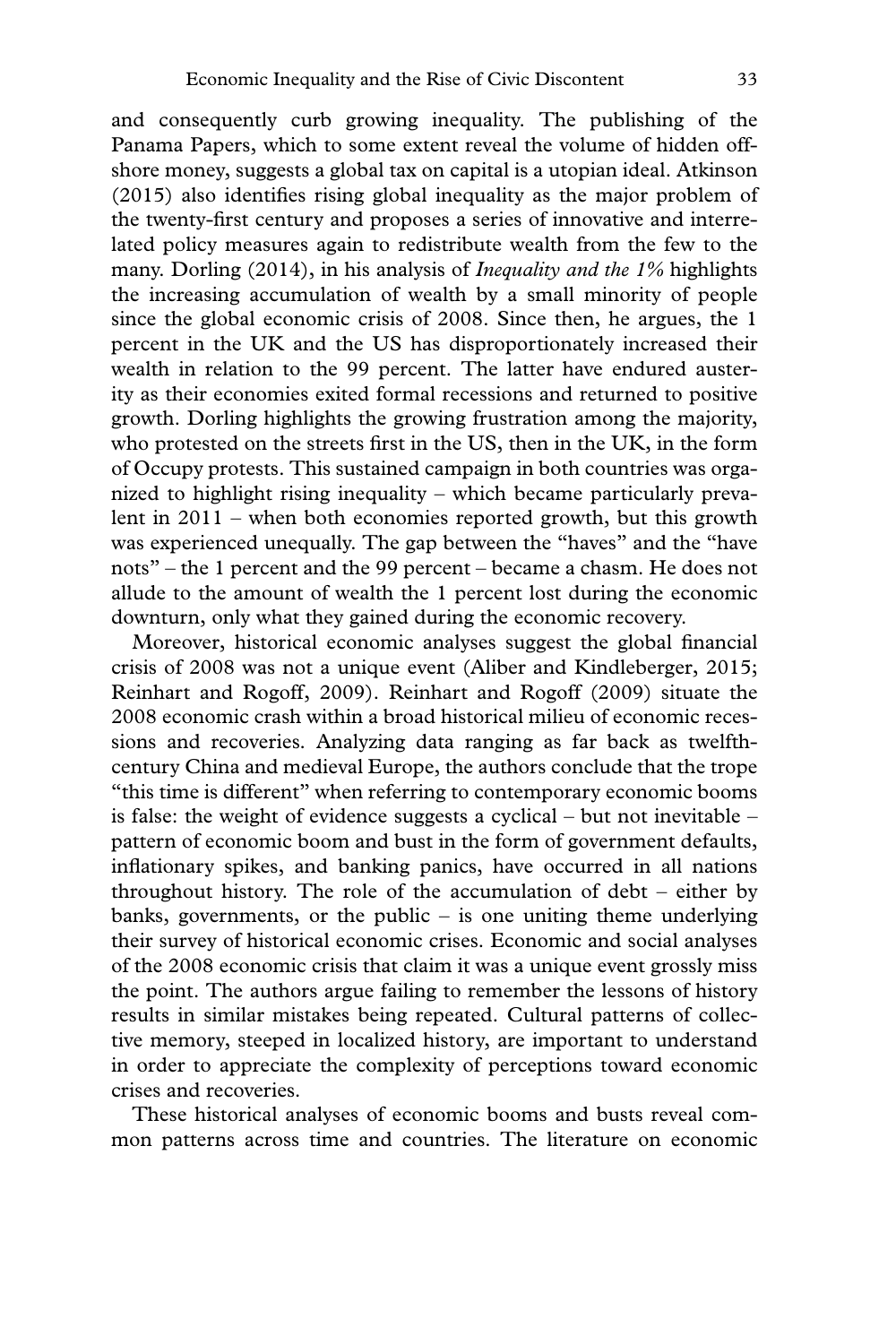inequality suggests it is increasing since the end of World War II. Interestingly, in a theory put forth by Shweder (forthcoming), there are parallels between migration policies and income distribution. During the period 1870–1920, the US had a relatively liberal migration policy, accepting immigrants from around the world. Simultaneously, during the same period, there was an unequal distribution of income in the US. Following World War I, until the early 1970s, the US began closing its borders, and this correlated with an increase in economic redistribution. From the 1970s until the present, the US has relatively open migration policies, and again these correlate with widening gaps in income distribution (Picketty, 2014). In the US, there is a correlation between the patterns of cultural homogeneity and heterogeneity, and more or less inequality of income distribution. This is the *equality–difference paradox*: the observation that the more culturally and ethnically homogenous a country is, the greater the equal income distribution and vice versa (Jindra, 2014; Minnow, Shweder, and Markus, 2008; Shweder, forthcoming; Shweder and Power, 2013).

Following the global economic crisis of 2008, the unequal economic recovery highlighted the growing gap between "the 1 percent and the 99 percent" in many Western countries. The widening gap in income earned, with the accumulation of income in the hands of a small minority, has lead to a turn toward illiberal political and economic policies. The accumulation of wealth by a group of super-elites, who have the financial clout to influence political processes, threatens progress toward full democracies around the globe (Moghaddam, Chapter 7). In the US, both Donald Trump and Bernie Sanders gained political notoriety during the 2016 presidential election. Both potential candidates for the highest office in the US tapped in to unhappiness with large swaths of US voters who were unhappy with their economic status during the aggregate economic recovery overseen by President Obama during his two terms as president. Although the US economy improved in terms of economic growth and job creation, many voters are not experiencing this recovery in a meaningful way in their everyday lives. Bernie Sanders highlights the perceived unfair gap between a wealthy minority who are experiencing wealth gain and raising incomes during the economic recovery and those you are not. Trump wants to make America great again during his presidency by tightening US borders, controlling migration, and therefore appeasing potential voting Americans who are concerned with increasing cultural heterogeneity and increasing income inequality in the US. Similarly Britain voted to leave the European Union. The vote for Brexit was in large part a vote for greater control over British borders. Across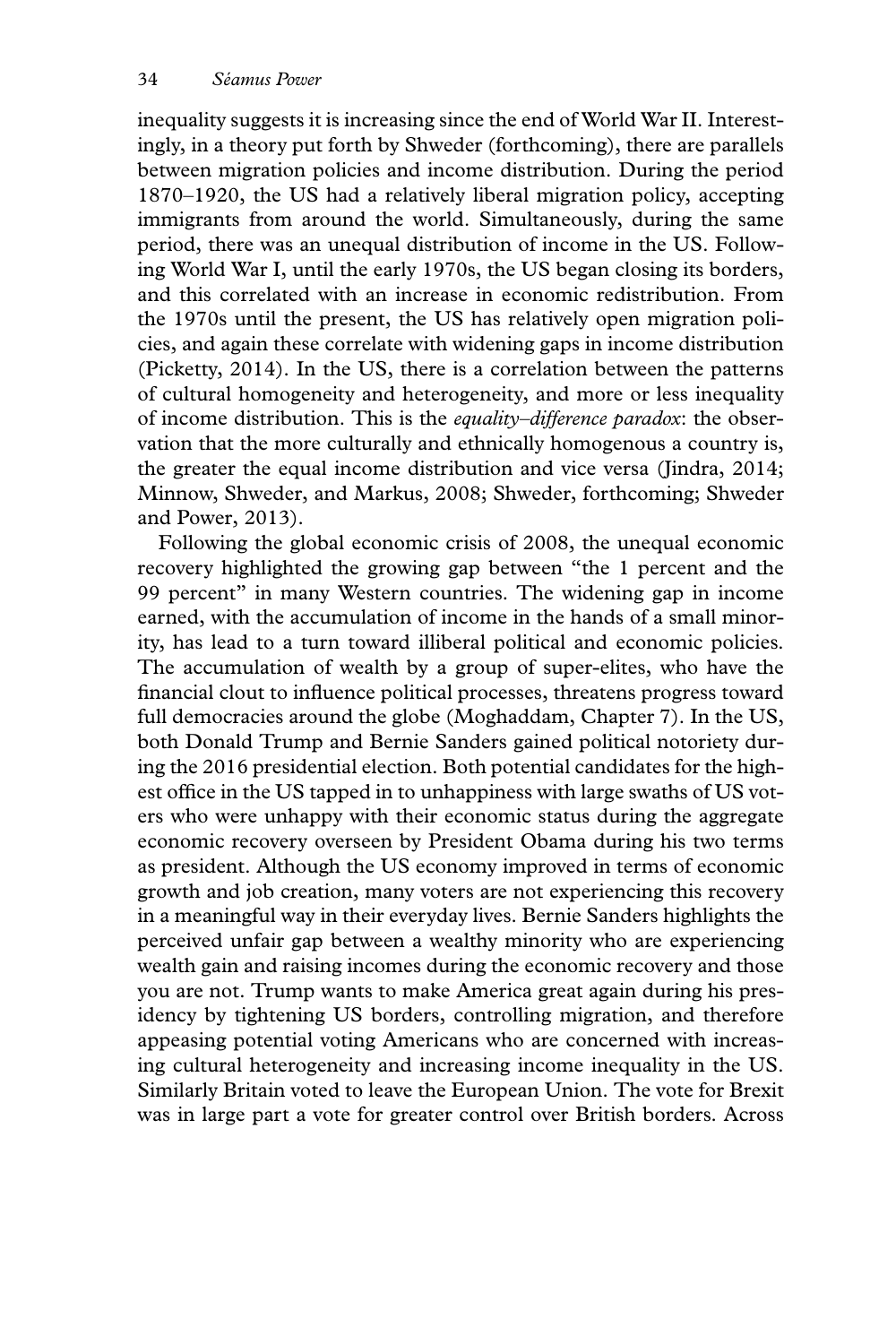the Western world, there has been a swing toward more extreme left- and right-wing political, economic, and social policies. Shweder's (forthcoming) model suggests the next fifty years – from 2020 to 2070 – will see a tightening of borders, control of migration, and an effect on creating greater economic equality in both the US and the UK.

Shweder (2000) suggests one plausible hypothesis to explain the pattern of open and closed borders correlating with more or less equal economic distribution. He argues that "if economic growth is contingent on accepting the deep or thick aspects of Western culture (e.g., individualism, ideals of femininity, egalitarianism, the Bill of Rights), then cultures will not converge and will not develop economically because their sense of identity will supersede their desire for material wealth" (p. 177). The implication is people will give up material economic wealth for the sake of their cultural identity. Brexit, and the election of Trump in the US, are both indicators that threatened identities and perceived eroding of social status and privilege supersede economic development. Money talks, but not always.

Encapsulated within Shweder's cyclical model of open and closed borders and correlations with greater or lesser income distribution, is the equality–difference paradox (Jindra, 2014; Minnow, Shweder, and Markus, 2008; Shweder, forthcoming; Shweder and Power, 2013). Research on this topic extends the observation that according to the Gini Index (a measure of income inequality across countries) the more culturally homogenous countries – places such as Sweden and Slovenia – have more equal income distribution. Conversely culturally heterogeneous countries, like Brazil, the UK, and the US, have greater income inequality. Indeed, there was more equal income distribution, as reported by the Gini Index, in Rwanda after the genocide by the Hutus against the Tutsis in 1994 (Shweder, forthcoming).

The finding is controversial. One implication of the equality– difference paradox might be that if you value more equal income distribution – as many left-wing politicians, and economists referred to earlier, do – you need greater cultural homogeneity. This might mean the assimilation of refugees, migrants, and other cultural groups in to the mainstream culture of the host country. It might also mean the segregation and separation of peoples. History is replete with horrific examples illustrating the homogenization of nations (Mann, 2005). Trump's discourse about building a wall on the US – Mexico border is one example. Another consequence of the equality–difference paradox is if you truly value cultural heterogeneity, one consequence might be unequal income distribution. People do not agree with, or want, to share wealth  $-$  in a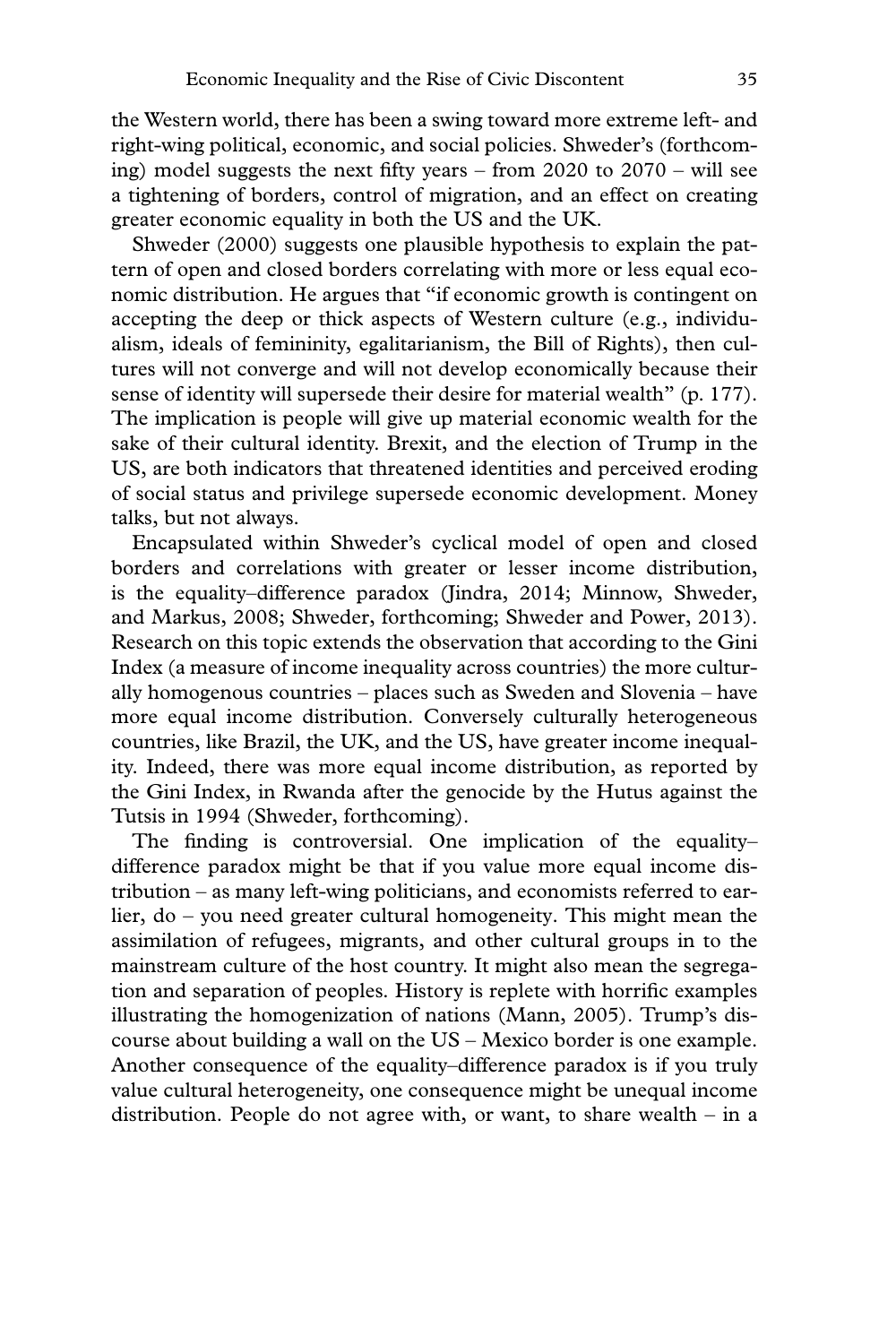variety of forms such as social welfare benefits, like Obama Care, – with people who are culturally or ethnicity dissimilar to one another (Putnam, 2007; Ziller, 2015).

One basic principle of cultural psychology is that cultures and minds make each other up (Markus and Kitayama, 1991; Shweder, 1991, 2003). Subsequently, it follows that different cultural groups have different versions of what is a true, good, beautiful, and an efficient way of life. Shweder (forthcoming) details the poorest community – as measured by mainstream economic measures – in the US. He finds that, contrary to expectations, the poorest place is a Jewish community in the State of New York. In the community of Kiryas Joel, emphasis is not placed on the accumulation of income. Religious study for the men, and child rearing for the women, are the order of the day. Communal and shared resources in this culturally homogenous community maintain a level of existence that is subsidized by the government for each member. Lack of annual earned income does not necessitate a poor life.

The Kiryas Joel example further highlights the interdependence between economics and cultural values and raises a number of questions concerning how we ought to measure income and wealth distribution; such as what are the meanings of money and what are its connection to living the good life; what are the historical dynamics of wealth and income distribution and how does this impact the conditions people think fiscal inequality is fair or unfair; and how do people think about, and react toward, these economic realities?

The Irish case study is one empirical example to explore these issues in a localized setting. In 2013, Ireland had a population of nearly 4.6 million. It is a relatively homogenous country (Alesina et al., 2003). One study ranked Ireland as number 134 from a list of 159 countries in terms of ethnic diversity (Fearon, 2003). The following section examines the curious dynamics of democratic engagement, in the form of civic unrest and protest, in this small and homogenous country, following the global financial crisis of 2008. I draw on two psychological theories to examine the dominant Irish responses to imposed austerity following the financial crisis – relative deprivation and collective remembering – and illustrate how these two psychological processes inform comparisons between social groups and lead to, and legitimize, social mobilization against perceived social injustices.

### **The Global Financial Crisis and the Irish Case Study**

Ireland enjoyed sustained levels of high economic growth for the fifteen years preceding the 2008 financial crisis. This period was commonly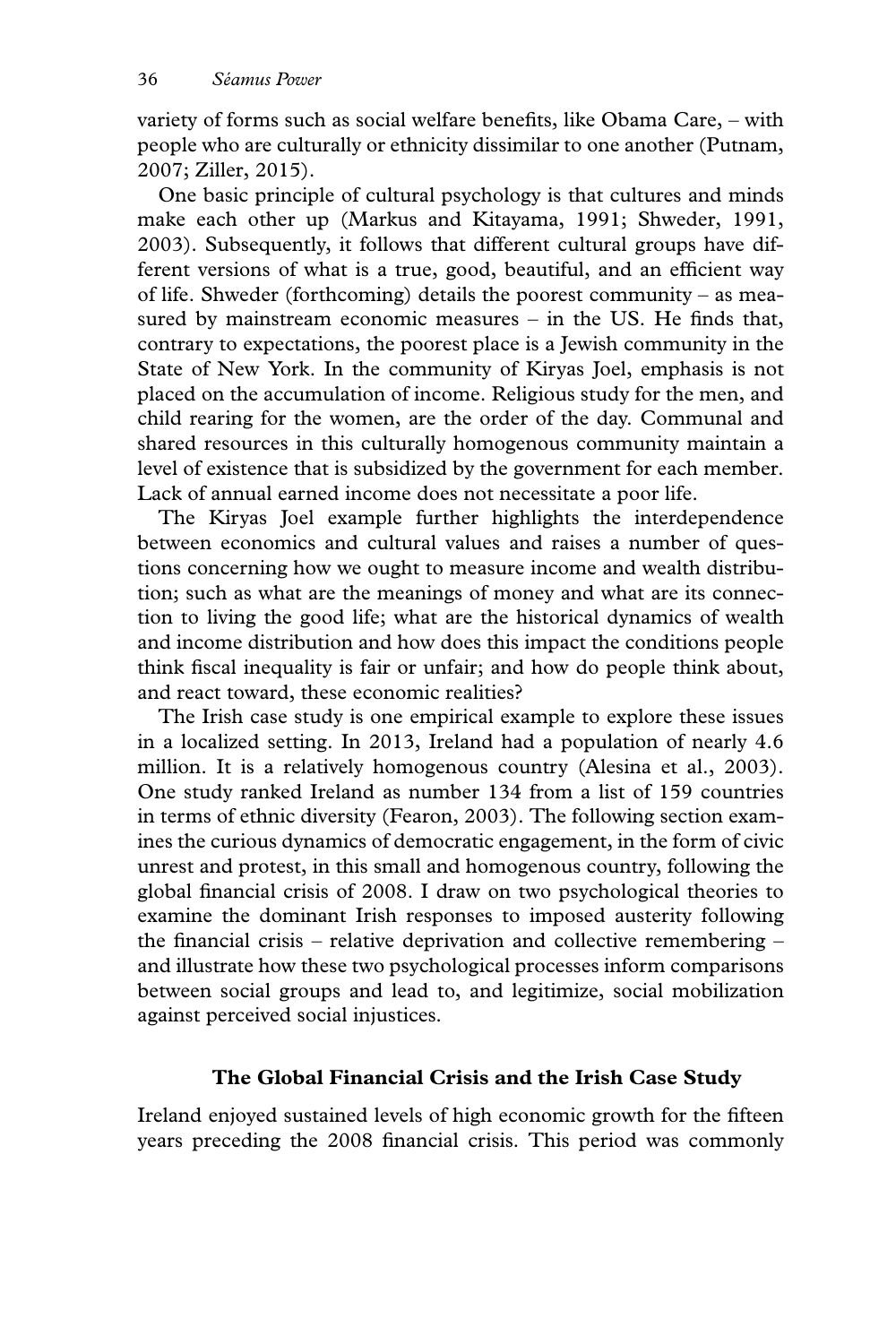known as the "Celtic Tiger." This economic growth had initially been export-led and driven by a degree of "catching up" to more developed economies. However, an unsustainable property boom marked the latter years of the Celtic Tiger. The bursting of the domestic property bubble coincided with the onset of the global financial crisis, leading to a sharp and deep recession that saw a virtual collapse of the Irish banking sector. On Monday, September 29, 2008, the Irish government made the controversial decision to safeguard all deposits, bonds, and debts in six failing Irish banks. This decision came to symbolize the difficult and unpopular policy choices successive Irish governments were forced to make over the coming years, both fiscal and banking related, which, in turn, set in motion a series of societal and cultural changes that continue to be felt today.

When the global economy collapsed in 2008, the Irish, unlike some EU neighbors, such as Greece and Spain, accepted the terms of harsh austerity without protesting (Power and Nussbaum, 2014; Power, 2015, 2016). Yet when the Irish economy became the fastest growing in Europe in 2014 and 2015 (and projected for 2016) civic discontent ran high. Hundreds of thousands protested against a new charge on water – seen as the final straw in terms of accepting austerity. There were standoffs and clashes with the police, and a refusal of a huge proportion of Irish taxpayers to register, and ultimately to pay, this new charge online. Why did the Irish rebel in this way during an economic upturn rather than the economic decline?

Previous research suggested cultural and moral reasons for the initial passive acceptance of austerity by the Irish (Power and Nussbaum, 2014; Power, 2015, 2016). Interviews with a group of public elites (i.e., TV and radio presenters, journalists, economists, outspoken academics, members of prominent financial institutions) revealed three interrelated reasons to help explain this counterintuitive process. This group drew on collective memories of an Irish past to make sense of the present and to orientate toward future action. First, when the going gets tough, the Irish hit the road. There is a collective memory of Irish people migrating in times of economic hardship. Outward migration following the latest global financial crash was seen as a culturally legitimized and reasonable response to the economic downturn. In this case history is seen to repeat itself, but not always. People do not simply remember the past. They use it (Bartlett, 1932; Halbwachs, 1992; Power, 2016; Wagoner, 2017; Wertsch, 2008).

The elites also purposefully distanced collective memories of a violent past on the island of Ireland. The Irish no longer do their bloodletting on the streets. Rather, as a maturing democracy, they take to the ballots.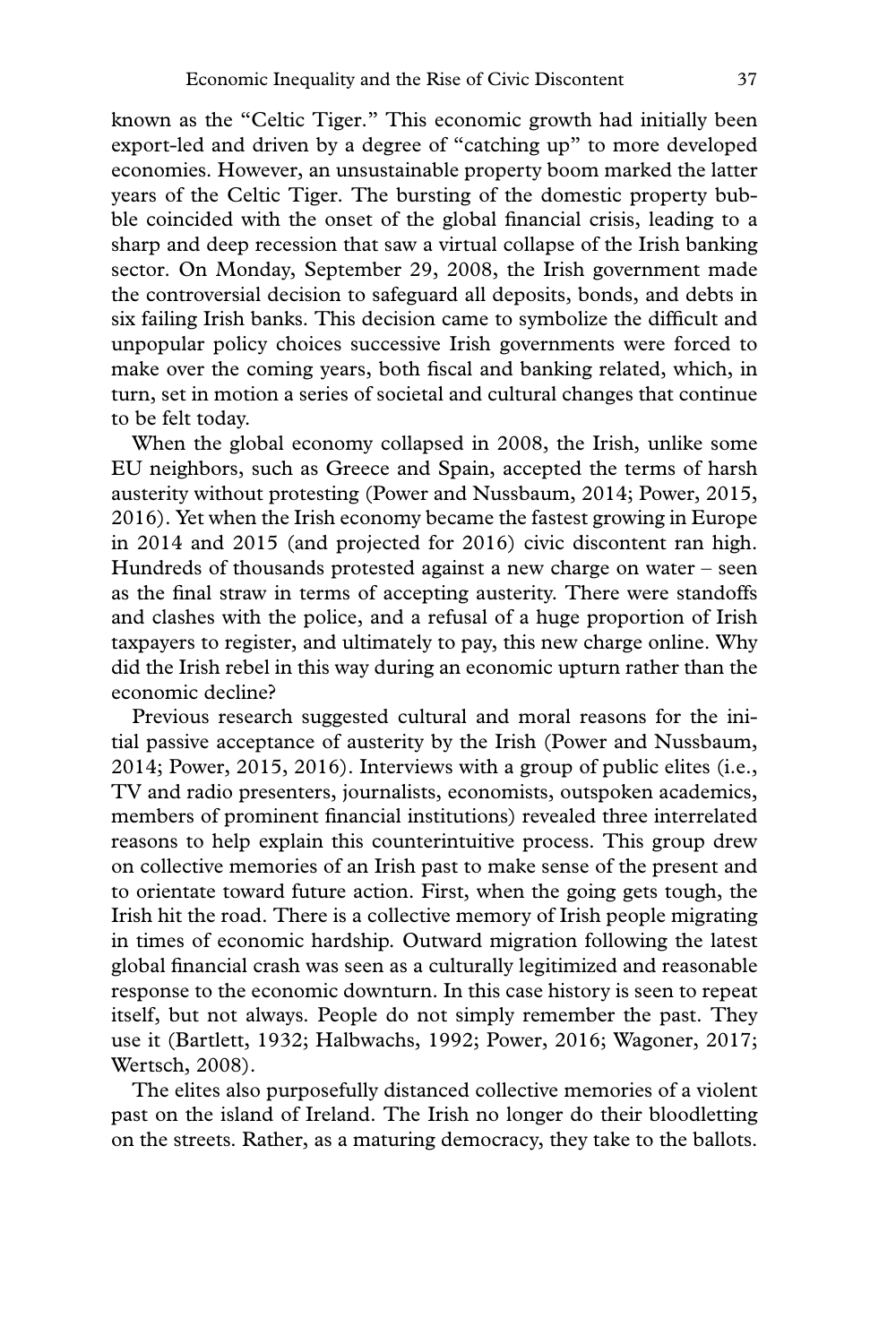Indeed, the Irish voted out the Fianna Fail and Green Party government that guaranteed the ailing banks at the expense of the taxpayer in 2011. Later, the Irish voted out the in power Fine Gael and Labour coalition government, who oversaw the economic upturn in 2016, but more on that later.

The third overarching reason given by the public elites to explain the initial Irish acceptance of austerity was a historically ingrained, culturally widespread, moral belief – with its origins in Catholicism – that in life "you reap what you sow." The application of this moral principle by the group of public elites was to suggest the Irish public were unwise with their money during the financial boom – known as the Celtic Tiger during the late 1990s and early to mid-2000s – and consequently must suffer austerity in silence as the economy collapsed. Ordinary Irish people were at least partially culpable for the economic meltdown; just like the bankers, the government, the financial regulator, the European Central Bank, the European Union, as well as a host of other possible causes. By the application of the moral principle that in life "you reap what you sow" blame was attributed to the Irish public. They do not riot or protest, unlike the Greeks and Spanish, because they have been served their just desserts.

Interviews with unemployed Irish young adults illustrate the ways in which this moral belief has become internalized (Power, 2015). Unemployed Irish youth occupy a polar opposite group to the public elites in the Republic of Ireland. Unemployed interviewees attributed blame for the financial crisis, and their poor financial position because of it, to the unscrupulous actions of bankers and the Irish government. But they also gave in-depth and intricate examples from their personal situations to suggest a proportion of blame should be attributed to the actions of individual Irish people too. For example, I asked Séan, an unemployed Irish man in his early twenties:

SP: Who, if anyone, do you blame for the recession?

- Séan: You have to blame society in general you know what I mean, there was just no exit plan, people just kept buying and selling and giving loans, they was no expectation, or realization, that this is all going to break down . . . When the world recession kicked in and everyone is panicking and everyone is loosing jobs, no one was expecting the highlights to end so suddenly and so abruptly. So you have to put the blame on society.
- SP: So who do you mean by society?

Séan: The Irish public.

Séan clearly blames the causes of the economic recession on the behavior and on the shortsightedness of ordinary Irish people. Although he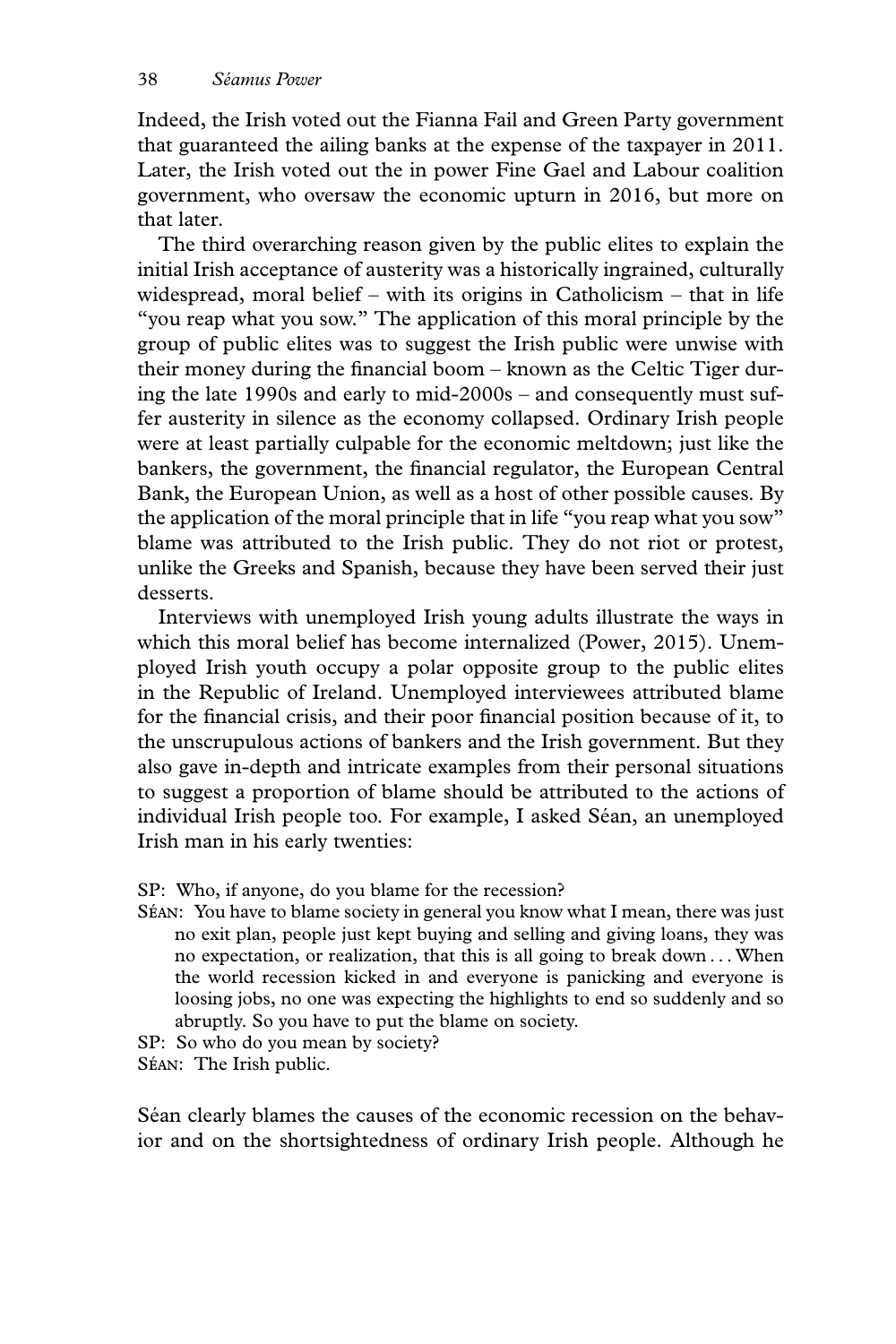said "it's a world recession," he blames the "Irish public" for the drastic economic decline. I asked him for an example from his own life, and he discusses his father's situation who is heavily in debt, and who suffers from clinical depression after being made unemployed. He told me:

Séan: "My mother and father spent what they wanted (during the economic boom, known as The Celtic Tiger), they got loans out, and the loans were so easily got, at one stage, my father told me this; he applied for an overdraft from the bank and they said "we'll get back to you." At five o clock that evening they said "James, would you like a 20,000 euro overdraft?" and my dad was like "yeah," and it's just that, that kind of naivety, that he would spend it and worry about it in the future."

So although his father is clinically depressed, and there are constant family fights and collective stress due to this financial debt, he firmly places blame for this situation is his father's actions: not the banks, the financial regulator, the European Central Bank. This is a clear example of the internalization of blame – that in life you get what you deserve. It manifests in a lack of protesting. One snippet of an interview with Mark illustrates this point. He was a young and unemployed Irish male who migrated to Canada for two years. While there he worked in a variety of manual and creative jobs. He returned to Ireland after his twoyear Canadian visa expired. He had been unemployed, and living at home with his mother and two siblings, for nearly a year when I interviewed him. His response is indicative of this social group's attitudes toward protesting, democratic engagement, and social change in the localized Irish context, at the time of interviews in summer 2014. When I asked him what he thought the dominant Irish response to the economic crisis was, he said:

- Mark: I don't think we have done much to be honest with you. What other response is there?
- SP: Well, in some European countries, young people have protested about austerity.
- MARK: It is pretty anarchist, isn't it? I don't know if it gets anything done ... I don't think it's better if there are any deaths caused by it . . . I don't want to see anyone burnt at the stake.

These extracts, taken from a broader corpus of interview data with unemployed Irish youth, suggest that even the most vulnerable group – unemployed people on state welfare programs – accepted austerity and held easily available narratives to illustrate the actions ordinary Irish people contributed to the economic downturn. One does not protest when you feel culpable for your own situation.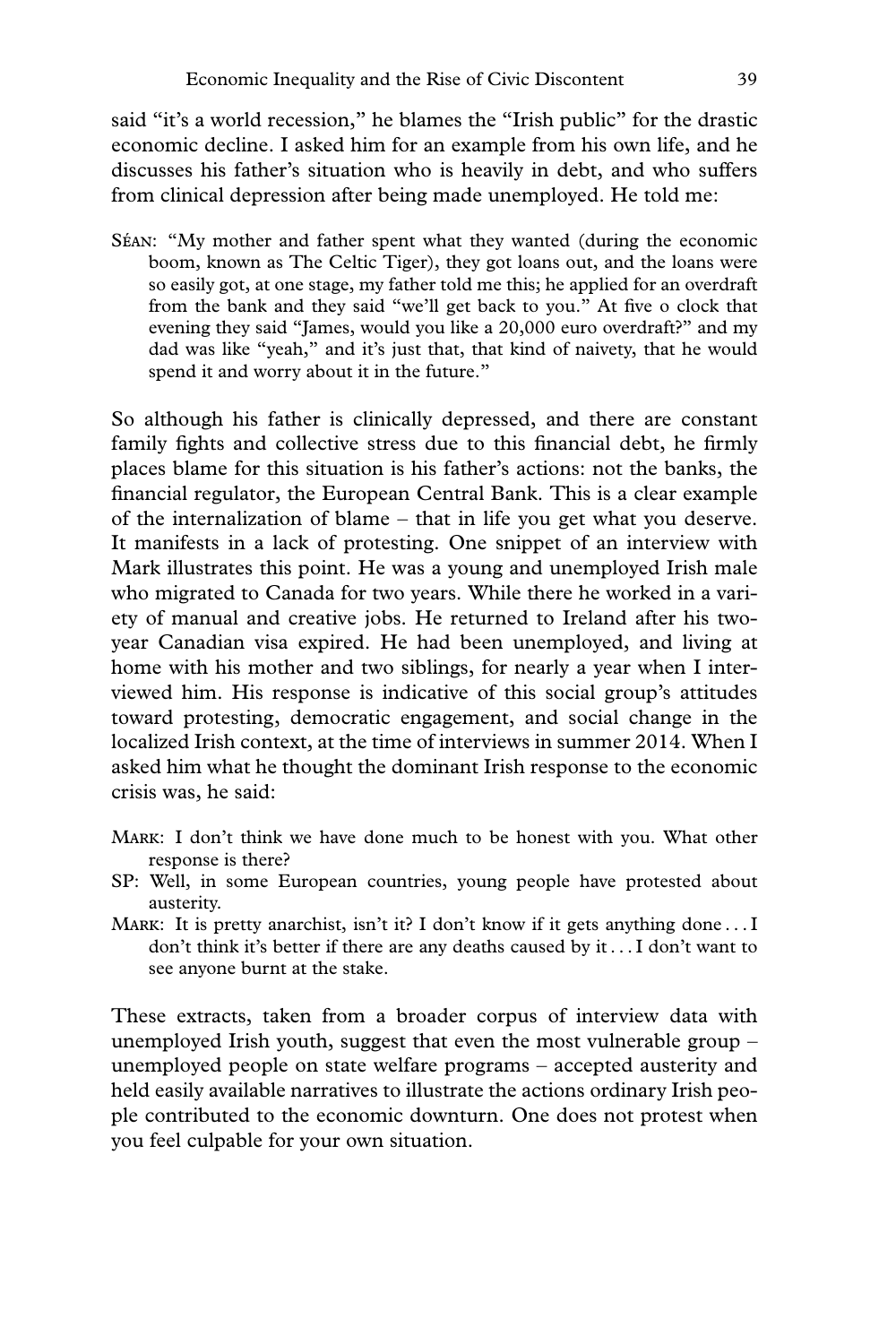Social change does not occur in the psychological laboratory. It unfolds in complex contexts, over both historical and immediate timelines, for interrelated social, cultural, economic, political, historical, and legal reasons (Power, 2011). Social change occurs in the real world. In the Irish context, a number of salient events occurred that shifted public opinion, and had an effect on the Irish public's understanding of the unfolding economic crisis, and their engagement with democratic activities, particularly in the form of demonstrating.

In summer 2013, a recorded conversation between two prominent members of Anglo Irish Bank, was leaked and was made widely available on social media. Anglo Irish Bank gave large loans to property developers during the boom years of the Celtic Tiger in the late 1990s through to the mid-2000s, in the Republic of Ireland. The conversation, recorded before the Irish government agreed to bail out the ailing Irish banks in 2008, made explicit what many Irish people had since come to expect: the bankers had lied to the government about the institutions solvency – they needed more money to shore up the bank, but lied, saying they needed a fraction of the ultimate bailout. In Ireland you're in for a penny, in for a pound.

The lie caused public outrage in the Republic of Ireland. Later, on January 27, 2016, a banking inquiry commissioned by the Irish government concluded that the Irish public was not culpable for the economic crisis. The responsibility of the financial crisis was placed on risky banking practices, and a failure of EU institutions, not on the actions of the Irish public. The banking inquiry had no power to prosecute those individuals or institutions responsible for causing and exacerbating the crisis, only to identify sources of culpability. The attribution of blame for the financial crisis, and ensuing austerity, began to change. But the most dramatic shift in context, however, was with the economy.

Following the bursting of a decade-long property bubble coinciding with the onset of the global financial crisis, Ireland suffered a sharp and deep recession that saw a virtual collapse of the domestic banking sector. Real gross domestic product (GDP) fell by almost 10 percent in 2009 and continued to contract in 2010 and 2011, while unemployment climbed from below 5 percent in 2007 to reach a peak of 14.7 percent in 2012. This compares to a contraction of 2.8 percent in the US in 2009, which was swiftly followed by a return to positive GDP growth from 2010. Given the scale of the economic headwinds, the Irish government was forced to seek shelter in the form of an EU-IMF financial assistance program as it lost access to financial markets in the face of a spiraling deficit that reached 32 percent of GDP in 2010 due to unprecedented capital injections into the banking sector.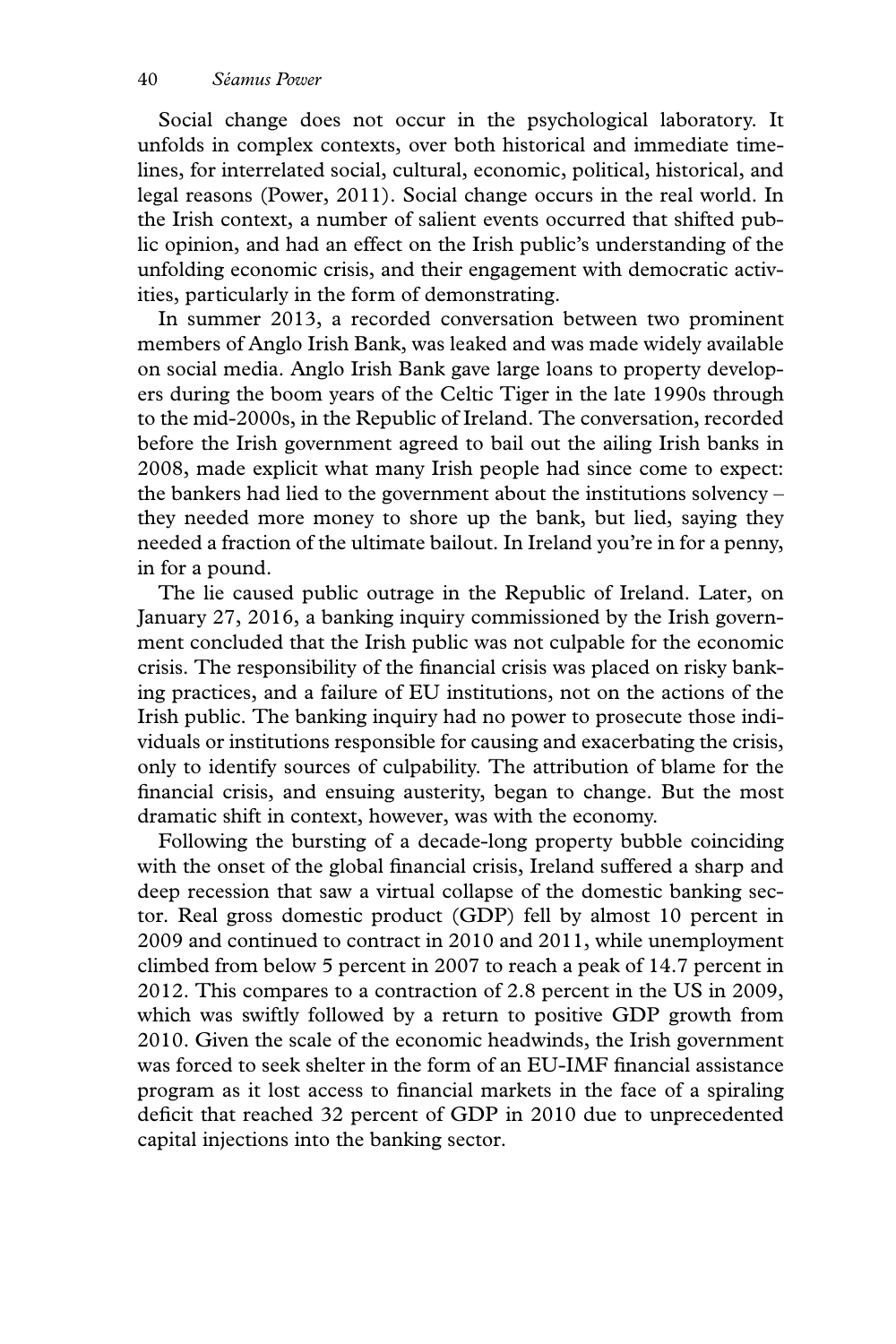In the context of such a sharp decline, the speed of aggregate economic recovery has been stark. The first shoots were visible in 2013, when real GDP recorded positive growth of 1.1 percent while gross national product increased by over 4 percent. However, the recovery boomed the following year, with Ireland claiming the mantle of fastest growing economy in the euro area in both 2014 and 2015, a title which it is expected to hold on to in 2016. Both GDP and, importantly, GDP per capita – a key measure of living standards – moved above its precrisis peak in 2014, a rapid turnaround given the scale of the downturn in Ireland. The improvement in economic performance was strongly led by the exporting sectors in the initial phase, but over the past year or two the recovery has broadened, with domestic demand now also making a significant contribution. While personal consumption had continued to contract in 2013, it recorded positive growth of 1.7 percent in 2014, which strengthened to an increase of 4.5 percent in 2015. Although the volatility of Irish national accounts data can make it difficult to precisely measure the strength of economic growth, the broadening of the recovery is evidenced by the performance of the labor market, where the unemployment rate has dipped below 8 percent, from a peak of 15 percent in early 2012.

This narrative of objective economic growth was omnipresent in the public sphere in Ireland since 2013. The country had formally exited the economic recession, it became the first EU country to exit the EU-IMF bailout program, and the economy was heralded as a success story for tightening belts and accepting austerity for longerterm economic growth. In the context of rapid economic growth, and a shift in the attribution of blame for the crisis toward the actions of the financial sector and government, a new charge on water was introduced.

On December 28, 2014, Michael D. Higgins, the current President of the Republic of Ireland, signed a controversial Water Services Bill into law. The Irish public would have to pay directly for the water they consume in the form of quarterly bills. The company, Irish Water, was established to oversee the introduction of water meters to quantify the amount of water used per household; to provide safe and clean drinking water and efficient wastewater treatment; and to charge people for consumed water. Ireland previously had water charges that were abolished by the Labour Party in December 1996. Irish citizens paid for their water through general taxation. Until the reintroduction of water charges in 2014, Ireland was one of the few countries in the Organization for Economic Cooperation and Development not to directly charge for consumed water.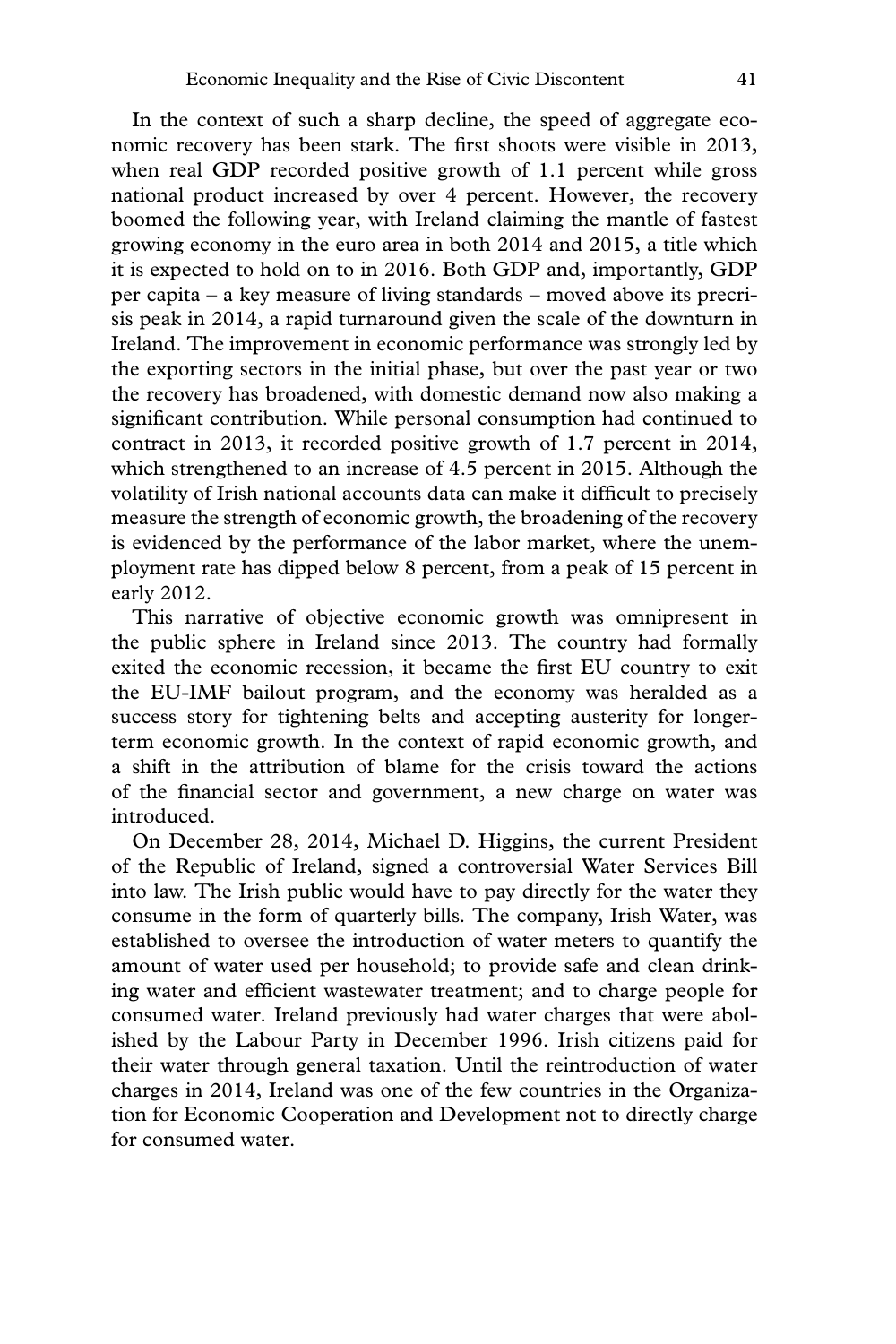The enactment of the Water Services Bill and the establishment of Irish Water has been met with strong opposition from sectors of the Irish public in the form of local and large-scale antiwater charges demonstrations, clashes and standoffs with police, and a refusal of many citizens to register to pay this new charge. In Ireland, water is often represented as a fundamental human right, and particularly plentiful in Ireland, an island filled with rivers and lakes, where it often rains. The charge on water acted as a concrete focal point to galvanize a broader antiausterity movement: it was the final straw.

### **Relative Deprivation and Civic Unrest in Ireland**

I interviewed over two hundred randomly sampled Irish protestors, of a broad adult age, from all areas of Ireland, from mostly, though not exclusively, working-class backgrounds, at a series of seven national demonstrations in Dublin, Ireland. Moreover, I conducted several months of in-depth urban ethnographic work with a core group of antiwater charge demonstrators in a small Irish city. During the urban ethnography and after the nation protests, I recorded extensive notes to help contextualize my data.

The Irish suffered austerity as the economy collapsed, endured budgetary cuts, and saw their friends and family migrate, or queue for social welfare. The Irish faced austerity together. But now they hear the economy is improving. Their expectations in an economic boom are especially high, since they endured austerity, for a better tomorrow.

Yet the economic rebound was experienced unequally. Although the aggregate economic growth in Ireland in 2014 and 2015 was staggering (the letter quoted in the Irish Times at the beginning on this essay was in response to a reported 25 percent increased in Irish GDP in 2016 – a huge figure, and inaccurate of real economic growth), but this aggregate economic growth is disproportionality felt by different social groups within Irish society. The gap between expectations and lived experiences motivates and legitimizes protest in the Irish context (Power, 2017a, forthcoming; Power and Nussbaum, 2016).

Relative deprivation theory can help explain this phenomenon (Pettigrew, 2015, 2016; Power, 2017a). The skeleton of this theory predicts that when an individual or group compares themselves to salient individuals or groups, and during this comparison, they find themselves lacking, discriminated against, or disadvantaged, this leads to angry frustration. Relative deprivation is not just a contemporary phenomenon.

Aristotle discussed the connection between what people want and their penchant to revolt when they do not achieve these wants. He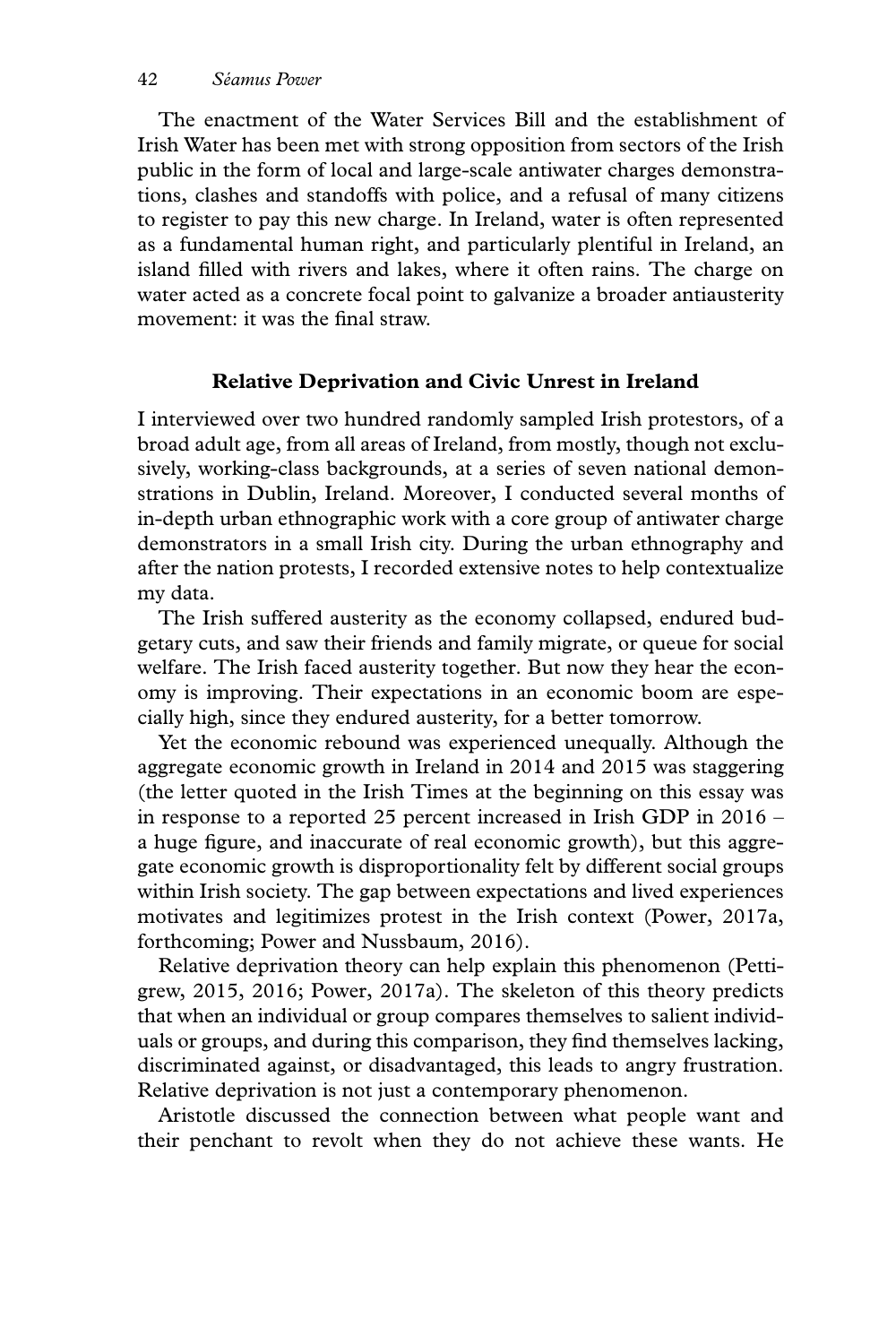suggested revolutions occur when societies fail to realize equality: "the motives of gain and honor also stir men up against each other not in order that they may get for themselves, as has been said before, but because they see other men in some cases justly, and in other cases unjustly, getting a larger share of them . . . for when the men in office show insolence and greed, people rise in revolt against one another and against constitutions that afford the opportunity for such conduct . . . for men form fractions both when they are themselves dishonored and when they see others honored; and the distribution of honors is unjust when persons are either honored or dishonored against their deserts" (Aristotle, quoted in Davies, 1971, p. 87). Aristotle was not calling for blanket egalitarianism. He suggests revolutions can occur when people perceive social and economic injustices when they compare their circumstances to comparable others in society and find they are lacking.

Marx believed that people were more likely to revolt when their survival was threatened (Davies, 1971). However, he also articulated a more nuanced concept that dovetails with the concept of relative deprivation. In *Wage, Labour and Capital* Marx (1849/1973) said, "A house may be large or small; as long as the neighboring houses are likewise small, it satisfies all social requirements for a residence. But let there arise next to the little house a palace, and the little house shrinks to a hut. The little house now makes it clear that its inmate has no social position at all to maintain." People are unhappy in their contexts when their expectations are incongruent with their realities.

Alexis de Tocqueville (1857/1955) develops this concept further in the seminal *The Old Regime and the French Revolution*. He discovered that French workers revolted and overthrew their government when there was a reduction in taxes and a general loosing of Parisian rule throughout France. As a result, the French expected their lives would improve, but didn't. This incited a rage that drove this historic revolution.

Davies (1962) noted that revolutions are most likely to occur when a prolonged period of objective economic and social development is followed by a brief period of economic and social decline. This theory highlighted the temporal component of relative deprivation and the generation of frustration. Revolutions often occur when a social group's expectations of their economic or social status increases, but these increasing expectations go unfulfilled. This hypothesis chimes with contemporary social-psychological evidence that largely supports the idea that people are loss averse; they weigh losses more heavily than gains (Tversky and Kahneman, 1991).

The types of comparisons people make, to whom and why; feelings of perceived disadvantage; and the manifestation (if any) of this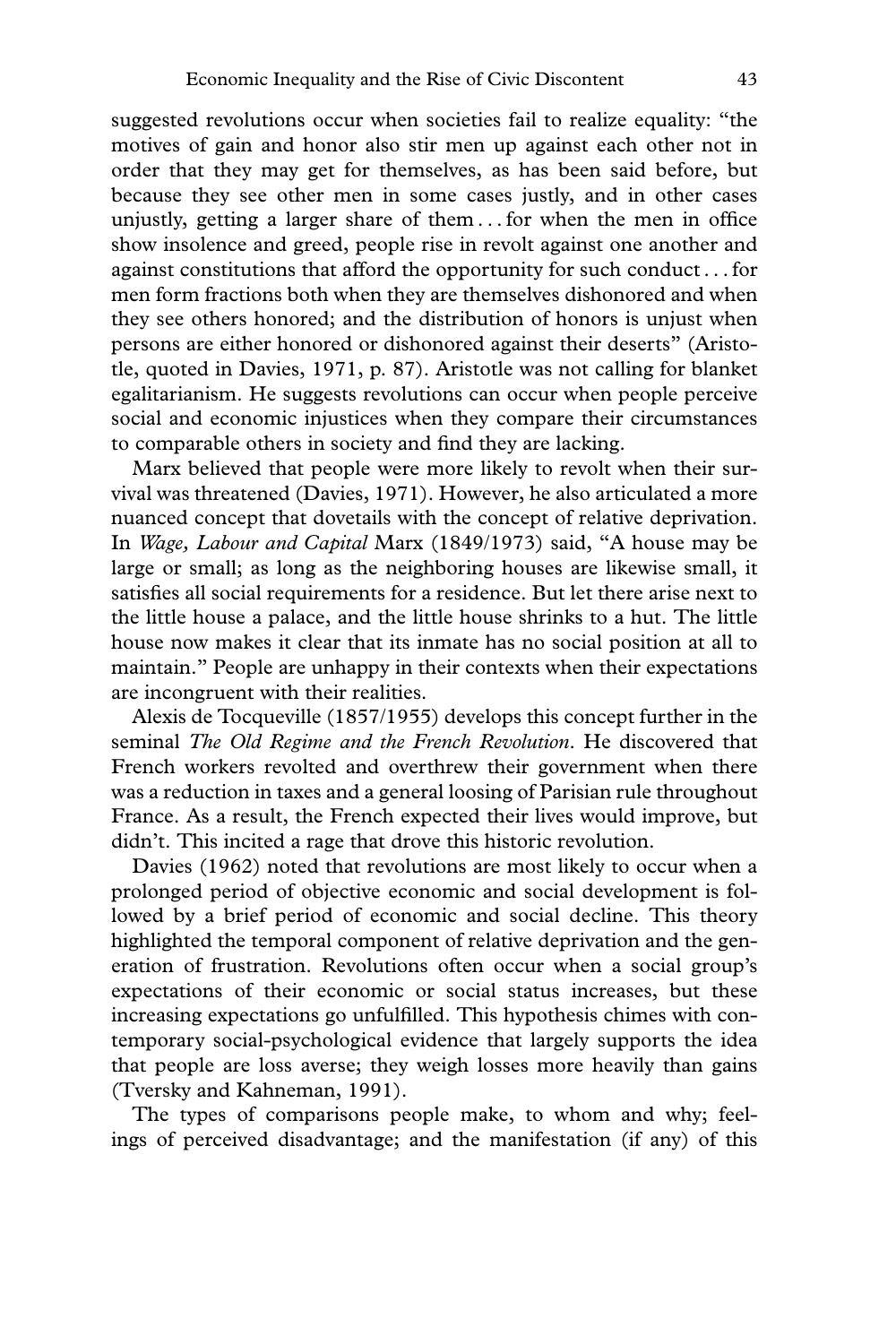frustration, all depend on the wider historical, cultural, social, economic, and legal contexts and how these are oriented to, understood, interpreted, and remembered. Runciman (1966) distinguished between relative deprivations felt when individuals compare themselves to another and when groups compare themselves to other groups. In the localized context in the Republic of Ireland, protestors are making comparisons between themselves and other groups in Irish society, particularly political and wealthy elites. The division is between those who are benefiting from the economic upturn, and those who are not: between the 1 percent and the 99 percent. The protestors who I interviewed articulated a variety of social, moral, and political grievances that are culturally embedded manifestations of the growing gap – a perceived chasm – between the beneficiaries of the economic growth, and those who believed things would get better, but have not experienced it in their everyday lives.

For example, officially unemployment figures are falling in the Republic of Ireland. Despite this indicator of improvement in the Irish economy, many interviewees highlighted that although employment is increasing in Ireland, the figures disguise reality. The controversial Job-Bridge scheme requires people on social welfare to accept work that is offered to them for a small increase on their base social welfare payments. Refusal to undertake this work can mean a cancellation of social welfare payments. Many people are unhappy with being forced to work this way; many complain about the quality of jobs available, and the conditions of work. One interviewee went as far as to compare it to slavery.

The housing bubble dramatically burst in 2008 in Ireland, but during the economic recovery since 2013, property prices are once again soaring, particularly in wealthy parts of Ireland, such as south county Dublin, but not as drastically in rural parts of Ireland, or in its periphery cities. Rising housing prices, correlated with rising rent, has led to a housing crisis in Ireland, particularly, though not exclusively, in Dublin. Interviewees often moralize this dilemma: they ask how the country can be experiencing economic growth but simultaneously have increasing numbers of Irish people, including more than one thousand children, who do not have a home to sleep in.

Interviewees highlight several other salient examples that illustrate the gap between what they expected to happen during an economic recovery, and the actuality of the unequal economic boom. There are perennial problems with the health care system in Ireland; serve limitations on disability services, including respite and residential services; budgetary cuts to the arts and education; the perception the government protects corporate interests with low and nontransparent tax agreements with multinational pharmaceutical and technological companies; and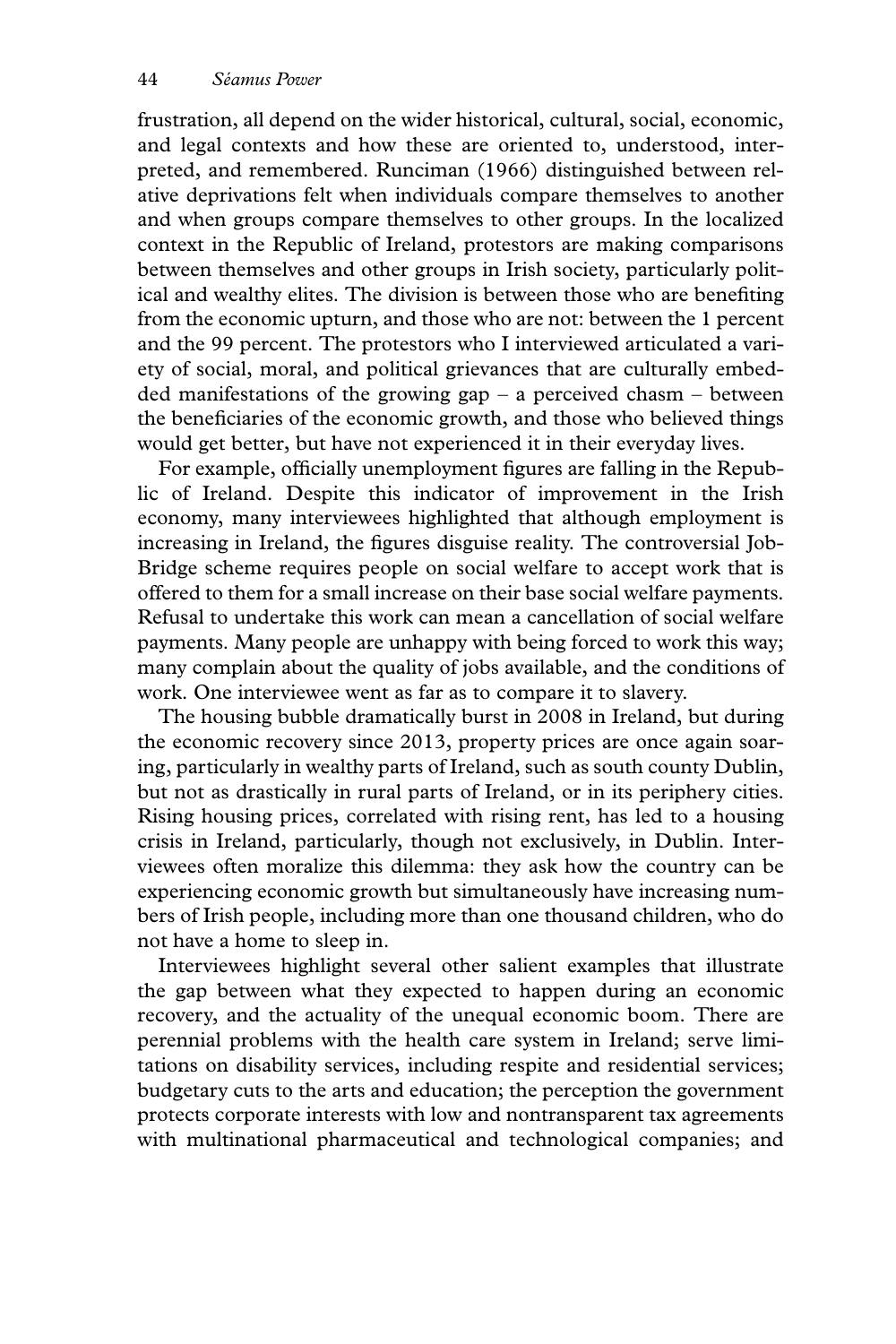in the microcosm of the installation of water meters to directly charge citizens for the water they consume, the perception that the police are on the side of this company (Irish Water), rather than supporting the public (a view contested by nonprotestor observers, who sometimes felt protestors caused more trouble than was necessary). For a full analysis of these issues, see Power (2017a, forthcoming).

Although issues of homelessness, budgetary cuts, unemployment, and other austerity measures are current problems in Ireland, they are as bound to the past, and oriented toward the future. This is because the way people remember the past has implications for how they think and behave in the present, and how they orientate their goals toward an imagined future (Bartlett, 1932; Halbwachs, 1992; Power, 2016; Wagoner, 2017; Wertsch, 2008). My earlier research suggested collective memory played a role in the initial passive Irish response to austerity. A culturally legitimized, and historical ingrained, belief in facing economic hardship with migration; of believing in reaping what you sow; and of distancing contemporary Irish society from memories of a violent past are three reasons articulated by an influential group of public elites to explain Irish acceptance of austerity without mass demonstrations (Power, 2016).

Protests are political acts (Drury and Reicher, Chapter 2). They are bound to history, yet designed to create social change in the future (Reicher and Stott, 2011; Warren and Power, 2015). The Irish antiausterity demonstrations are no different. They are framed in Irish revolutionary history, in at least three interconnected ways. I use one particular demonstration to highlight this point (Power, 2017b). The physical route of the demonstrations is purposefully charted to evoke collective memories of a revolutionary Irish past. This connection is made explicit in the speeches of left-wing politicians, community activists, and trade unionists that articulated links between the current antiausterity protests and the overcoming of perceived social and political injustices by previous generations of Irish. Third, protestors internalized these messages, and in some cases, drew explicit comparisons between overcoming previous struggles, and situating their current position within a broader political context: minorities can become majorities to effect social change (Moscovici, 1976).

Halbwachs (1992) argued that collective remembering occurs within a spatial framework. Cultural groups remember a version of their past from a spatial location, either real or imagined. Physical surroundings, steeped in cultural history, provide a framework from which groups can recall their past. This is because groups – either in their lifetime, or historically – ingrain their past upon physical structures. As such, as all recall occurs in a physical location, people remember in relation to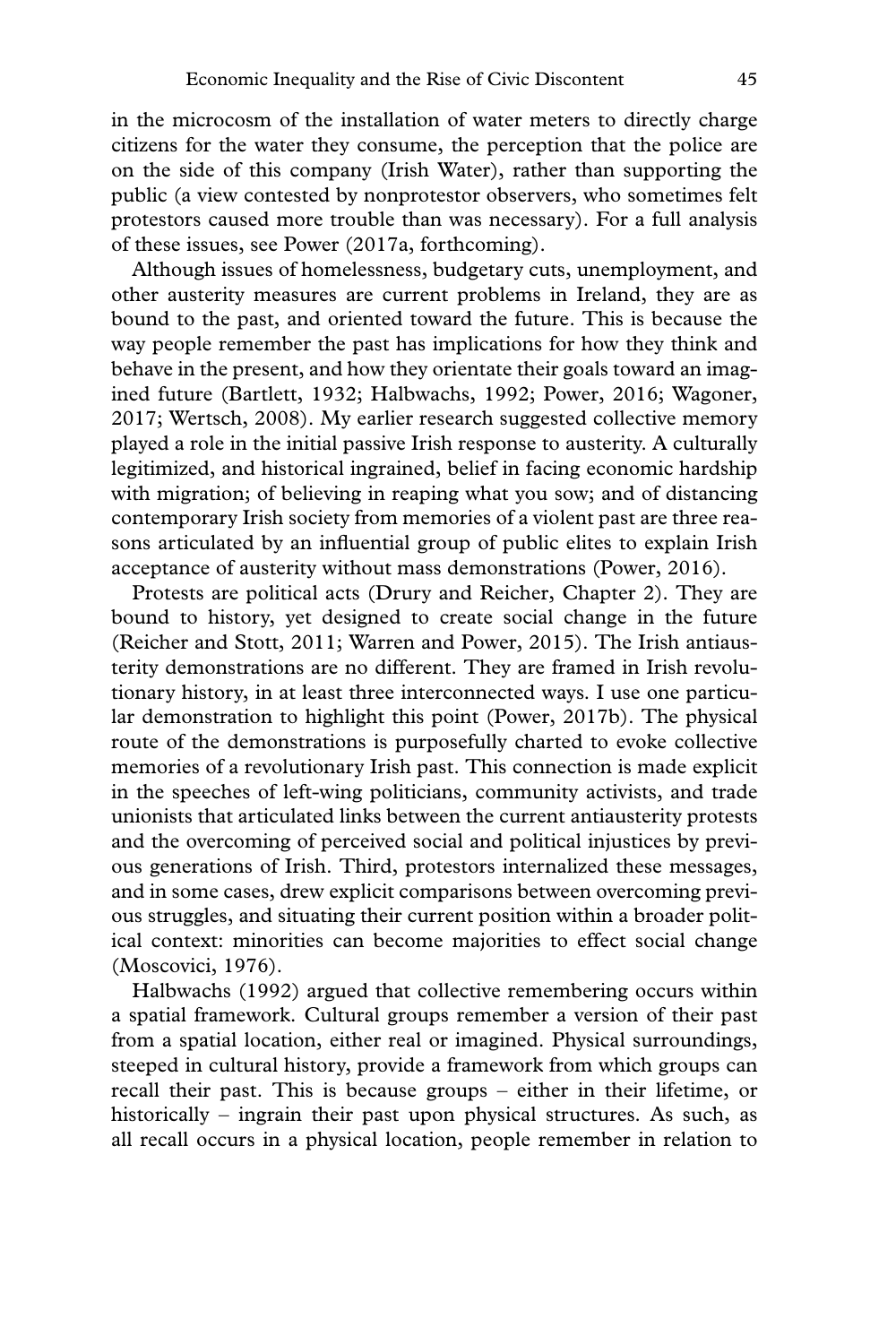these spatial frameworks, infused with localized meanings embedded in broader sociocultural and historical contexts. Every social group has the possibility to ascribe their own meanings on their spatial and physical locations, and even more opportunity to recall those meanings in diverse ways in the future. In this way, there are multiple ways to remember the past. Street demonstrations provide an opportunity to empirically examine these theoretical insights.

One particular protest, in summer 2015, began at The Garden of Remembrance, a park north of the river Liffey in Dublin, Ireland, – the side of the city that was traditionally more working class. The plaque outside reads "all those who gave their lives in the cause of Irish Freedom." The demonstration continued down O'Connell street; one of Dublin's main thoroughfares, named after Daniel O Connell, a wellknown nationalist leader, in nineteenth-century Ireland. Most of the national antiausterity protests ended outside the General Post Office (GPO). This is one of the best-known and historical landmarks in the Republic of Ireland. On Easter weekend, 1916, Irish revolutionaries took over the building, staging a rebellion against occupying British forces. The rebellion failed from a military perspective, but achieved its ultimate goal of galvanizing an Irish War of Independence between 1919 and 1921, which led to the separation of the island of Ireland into two nations – The Republic of Ireland and Northern Ireland. The significance of ending antiausterity protests close to the centenary anniversary of the 1916 rebellion at the GPO served to create a direct link between a revolutionary Irish past, that lead to social reform and the creation Irish Free State that was governed by Irish people, to contemporary Irish protests where there is a sense of social injustice caused by the unequal economic recovery. The message is the Irish have overcome injustices before; they can do it again.

Left-wing politicians, trade unionists, community activists, and member of Right2Water (the umbrella organization set up to plan and advertise protests against water charges) gave rousing antiausterity speeches at the end of the rallies. They made explicit links between these versions of revolutionary Irish pasts – overcoming perceived social injustices – during their speeches at the end of these demonstrations.

Some interviewees also made explicit reference to this revolutionary period of Irish history to justify and legitimize contemporary Irish protests. One middle aged woman, with a working-class Dublin accent, who was carrying an Irish tricolor flag, told me that her grandfather was involved in the Easter 1916 rebellion. She explicitly justified her current involvement with antiausterity demonstrations. "This is a continuation of a longer Irish fight against tyranny. They think they can push the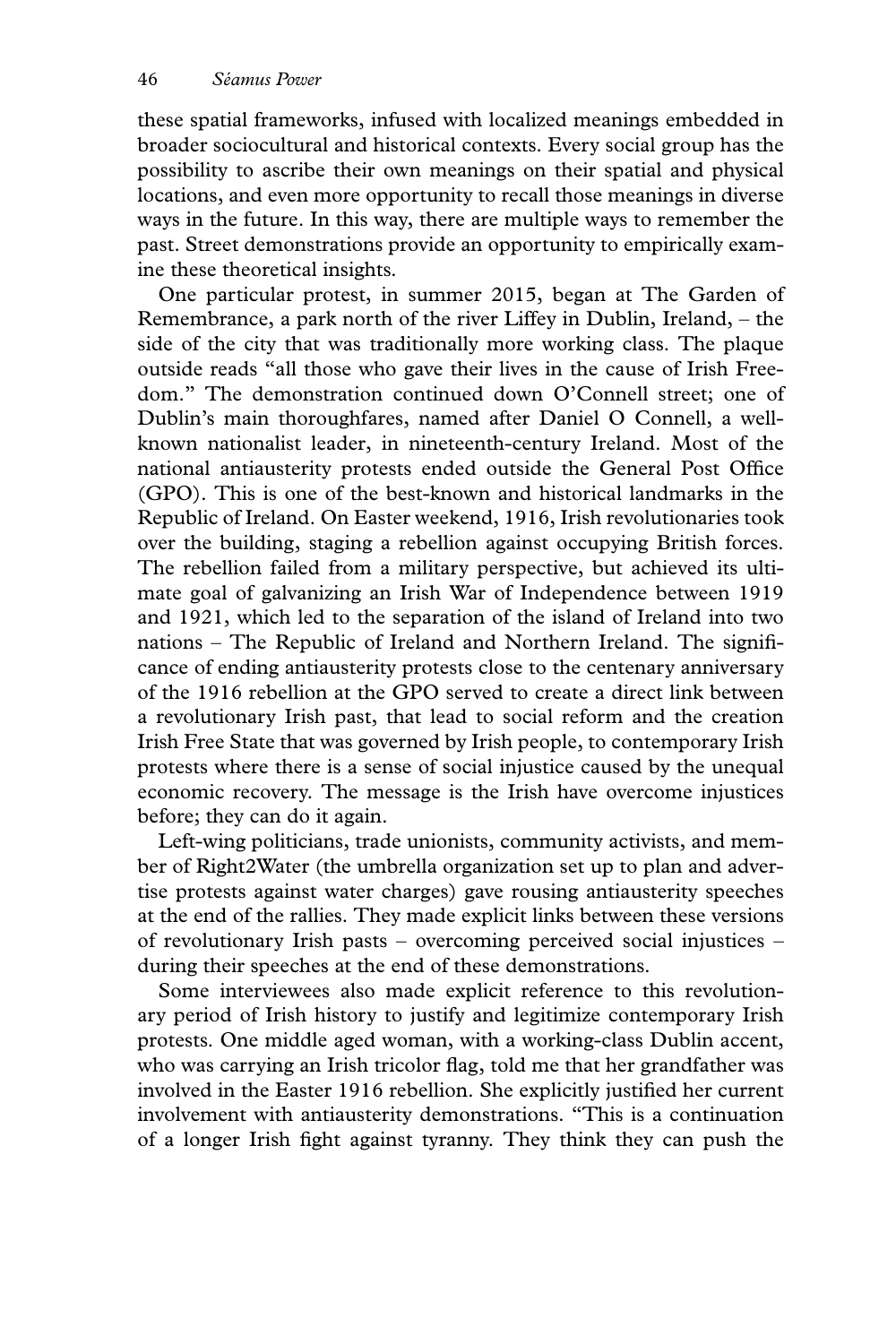ordinary people around, we are here today, as we were before (in 1916), to stand up to the powers that be, to say 'we're not going to take this (austerity) anymore.'"

Comparisons are informed by how history is remembered. In the Irish case study, collective remembering reveals historical precedent over a major comparison group: "ordinary people" as self-defined by the protestors and a political elite – historically the British rulers, but in contemporary Ireland it's an Irish political elite, out of touch with the realities of the public, who continue to suffer austerity.

A history of polarization between elites and the working class in Ireland offers a template to comprehend the ways in which groups compare themselves to others. In contemporary Ireland, during the antiausterity protests, the demonstrators did not compare themselves to other potentially salient groups within Irish society. For example, Syrian refugees – a crisis that made global headlines and was omnipresent in the public sphere during the antiausterity protests – was never mentioned. Irish people did not compare themselves to Irish celebrities or sports stars. Both of these groups are in far worse or better social and economic statuses than the demonstrators. But these are not the salient reference groups. How people remember the past has implications for how they understand, think, and rationalize in the present. Irish collective remembering during these protests, linked to physical structures in Dublin which are steeped in Irish revolutionary history, are directly evoked by antiausterity activists, and referred to explicitly, and implicitly inform, the division between "elites" in Ireland – those who are reaping the benefits of the economic recovery – and those who are not – the general Irish public. The Irish have been there before; and founded a Free State and later a republic based on a constitution conferring equality upon all citizens. Remembering history informs a contemporary perception of division between a political elite and the general Irish public. It informs who compares whom to whom.

In this way, we can comprehend the dynamics of relative deprivation if we understand the historical context in which comparisons are made, injustices are experienced, and the contexts in which angry frustration has, and can be, made manifest.

#### **Conclusion**

Economic history suggests patterns of recessions and recoveries are omnipresent throughout all societies, dating as far back as records can be reached. The 2008 economic crisis is no different. It is important to situate this economic collapse as part of a broader cyclical pattern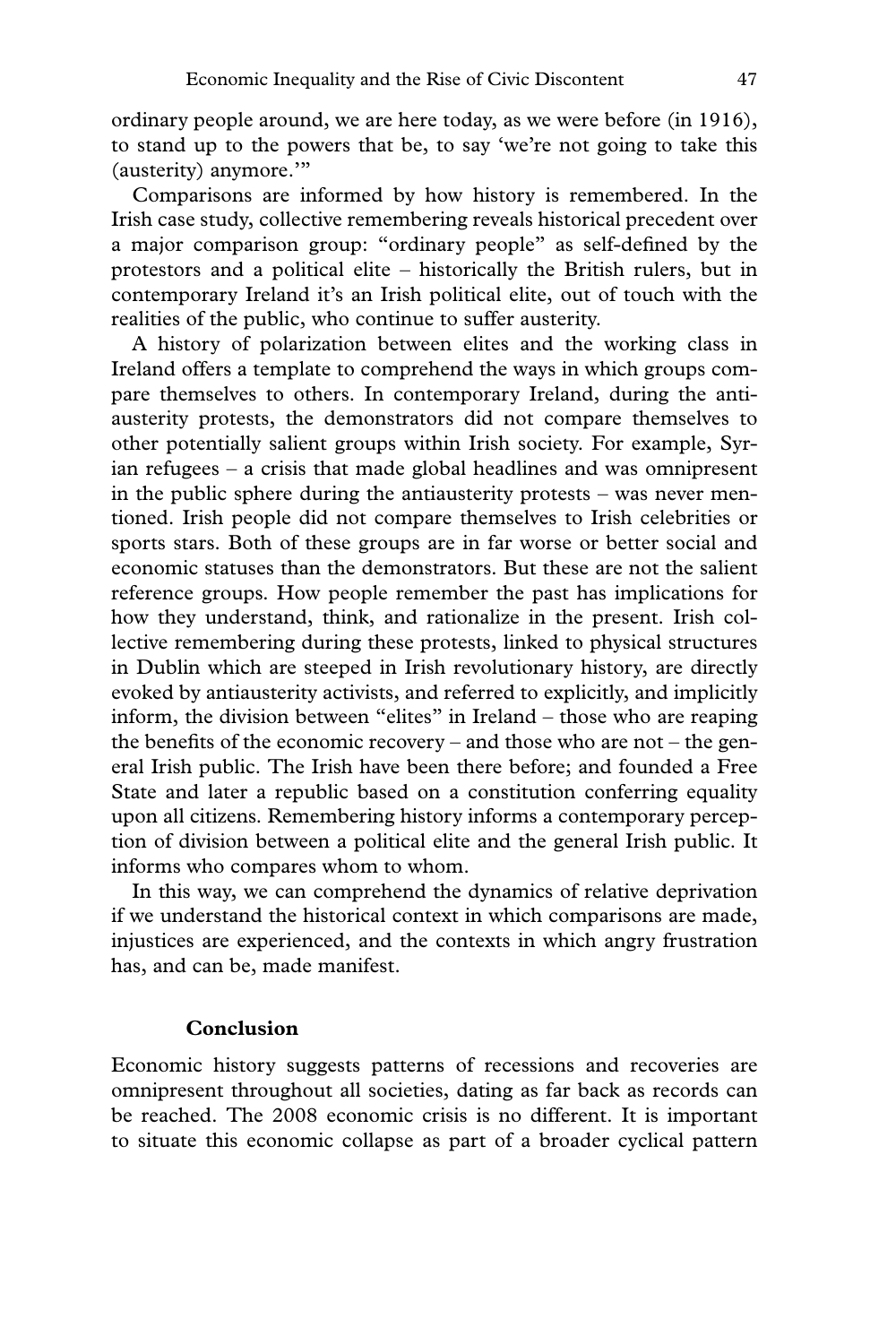in order to contextually understand the complex dynamics involved. Shweder (forthcoming) provides a provocative and visionary theory of open and closed societies and a correlation with lesser or greater wealth and income inequality. Painting with broad strokes, every fifty years – in the US at least – sees a shift from open to closed societies, with ensuing greater income distribution as a society becomes more closed. This fits the prediction presented by the equality–difference paradox. Simply articulated, the theory predicts the more culturally and ethnically diverse a society, the less equal income distribution there is. More culturally and ethnically homogenous societies have greater equal wealth distribution. Societies where people look and act the same are more likely to treat its citizens, and the citizens are more likely to treat each other, more fairly in terms of distributing income. One prediction of the theory is that creating a more homogenous society favors greater income distribution. This seems congruent with the British voting to leave the European Union. It is also congruent with Trump's goal to tighten US borders. Brexit and Trump's wall are two examples, both put to the popular vote in democracies. History is replete with various examples of societies turning from more open to closed societies through less democratic means. A cyclical model of societies becoming more closed seems to resonate with US and western European democracies turning toward more polarized political policies including seeking greater control of who crosses national borders and from where.

When it comes to understanding economic development, culture matters. An extensive body of literature illustrates the ways in which cultural values, beliefs, and moral reasoning are connected with policies, institutions, and versions of the good life. Economic inequality is increasing. Yet only in some cases does this seem problematic. And only in some cases it leads to protest and violence on the streets. The issues highlighted in this essay suggest it is the perception of unfair economic inequality, rather than actual inequality, that is the key to understanding democratic engagement and civic discontent.

A new theory of unfair inequality hypothesizes that civic discontent – in the form of refusing to pay taxes, protesting on the streets, as well as engaging in other democratic activities such as contacting politicians and signing petitions – occurs more frequently when the perception of unfair economic inequality is higher rather than lower. Actual or absolute inequality may be less frustrating than perceived inequality due to rising, yet unfulfilled, expectations.

The 2008 economic recession is a microcosm of these larger historical patterns and abstract theorizing. In Ireland, a small and relatively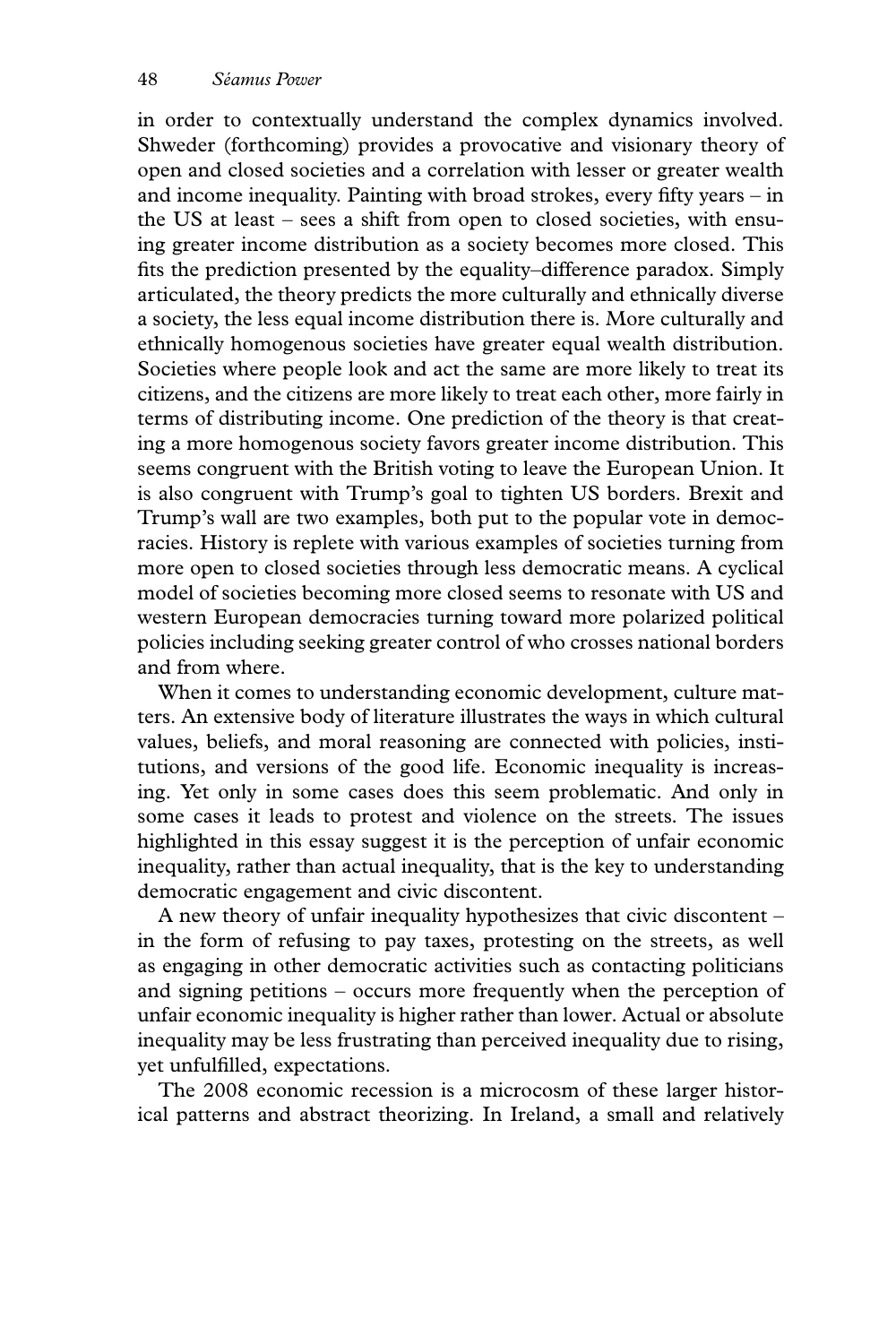homogenous country, people suffered the yoke of harsh austerity when the economy collapsed, only to protest during a period of rapid economic recovery. This deprivation–protest paradox (Power, 2017a) has parallels in history. De Tocqueville argues the French revolution of 1789 occurred when the French government relaxed its rule on the people. The citizens' expectations of quality of life increased, but went unfulfilled. More recently, the Occupy protests across the US occurred during a time of economic recovery in 2011, rather than when the economy collapsed in 2007.

Relative deprivation theory helps to understand this paradox (Pettigrew, 2016). When a group of individual compares themselves to a salient group or individual, and concludes they are lacking or discriminated against in comparison, then this leads to angry frustration. Cultural psychological theorizing highlights the importance of understanding how this possibly universal theory manifests in localized cultural contexts. In Ireland, protestors compare themselves to political and wealthy elites in Ireland who are benefiting from the economic recovery that they expected to experience. However, despite the aggregate growth in the Irish economy, and people's rising expectations, they have not experienced this aggregate economic recovery in their everyday lives. The protestors highlight manifestations of the disjunction between the narrative of objective economic recovery, and their social realities: homelessness, the rising cost of living, tax of water, under funded health care system, and cuts to education, are easily accessible examples of the gap between expectations and social realities. The protestors, and the leftwing politicians and community organizers driving the rallies, see a gap between those who benefited from the recovery, and those who have not.

Collective remembering is a powerful tool to understand social movements, civic discontent, and how societies organize themselves in globalizing and culturally plural social worlds. The Irish initially drew on memories of a violent past to justify a peaceful acceptance to harsh austerity. But the context in Ireland changed as the attribution of blame for the crisis moved away from the actions of the public and was laid solely at the feet of a banking, governmental, and European elite. How the Irish used the past also began to change. Collective remembering helps account for what comparisons social groups make and which comparisons they do not. It also helps explain how people use to past to motivate action in the present and orientate social movements toward imagining, and creating, a future more congruent with their desires.

A theory of perceived unfair inequality has practical implications. Protests and riots can occur when people's expectations are not realized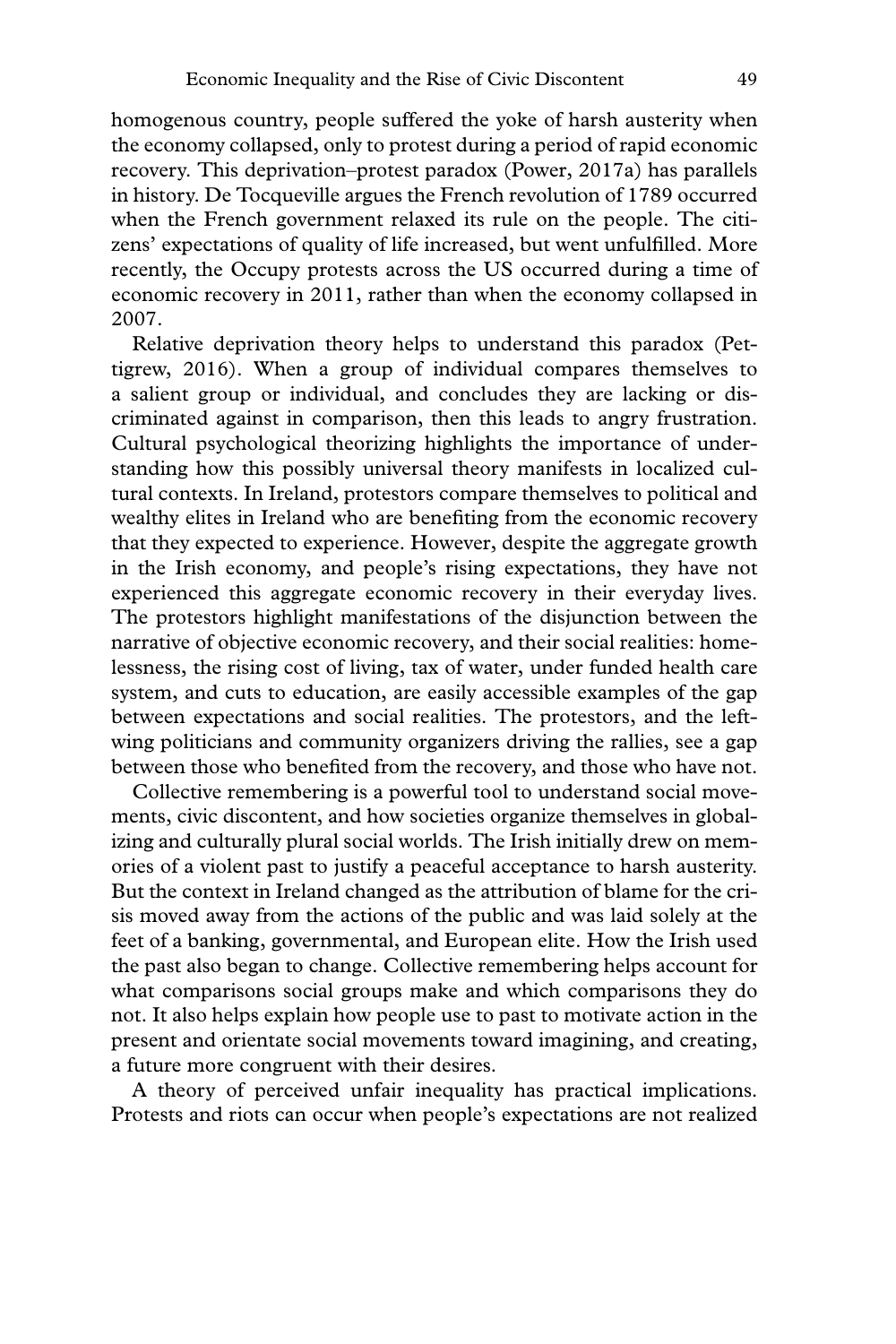or made manifest in ways they find meaningful. As Europe and the rest of the world exists the 2008 global financial crisis at varying paces, care should be taken to create (the perception) of greater economic equality. Aggregate economic recoveries, which are not perceived to be felt fairly, can cause civic discontent. Absolute deprivation – in the case of food shortages in Venezuela in 2016 can cause people to take to the streets in the form of (violent) protest. But there is a psychological dimension too: in an oil-rich country, elites benefit, at the expense of the masses. This case contrasts with the Irish case study, yet feelings of relative deprivation are common to both. As the satirical letter at the beginning of essay illustrates, frustration can be caused by the gap between expectations and lived experiences.

It is also difficult to disentangle the timing of civic unrest in Ireland – during a period of rapid economic growth, rather than decline – from the substantive issue that finally galvanized protest: taxing water. Water was often represented as a fundamental human right by my interviewees. And it is particularly plentiful in Ireland, a small island, where it seems to rain incessantly, even in summer. Parallels were drawn with other anti– water charge demonstrations throughout the world. Protestors spoke about how Bolivian social movements developed at the turn of the millennium when they privatized their water supply, only for people to revolt and overthrow the government. The Irish protests about who controls, and pays for water, are not a unique case in the contemporary world.

Water is fundamental to the survival of humans. Droughts and floods, rising global temperatures and changing weather patterns, are altering the ways in which people conceptualize and represent water. Globalization and climate change are threatening the dynamics of water supply. Commodification of this resource, at least in the Irish case, mobilized a social movement, with ensuing claims that it was a universal human right. It is likely others think like this. Water occupies a special representational category, one that will likely become more essentialized and problematic when access to supply is more controlled, less reliable, and more salient. Access to water blurs the line between absolute and relative deprivation. How societies remember their past with water, and how they imagine their (possibly dystopian) futures when it is commoditized, privatized, controlled and limited, has implications for how future generations will comprehend this resource in a more volatile world. Shortages, or rather, perceived shortages, in the form of controlled or unfair access, could create civic discontent, and social movements. It can generate rage and drive revolution.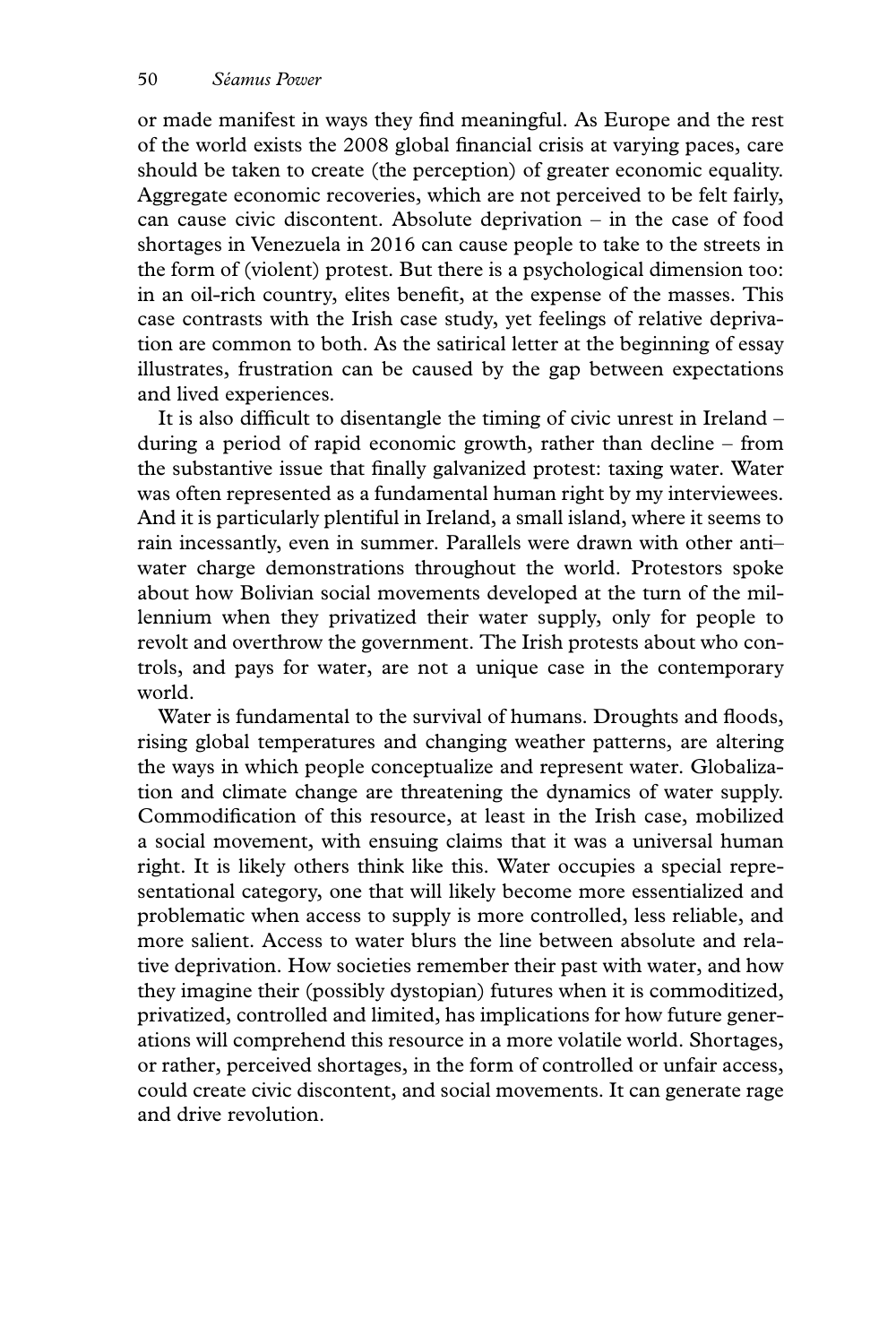#### REFERENCES

- Alesina, A., Devleeschauwer, A., Easterly, W., Kurlat, S., and Wacziarg, R. (2003). Fractionalization. *Journal of Economic growth*, 8(2), 155–194.
- Aliber, R. Z., and Kindleberger, C. P. (2015). *Manias, Panics, and Crashes: A History of Financial Crises*. 7th ed. New York: Palgrave Macmillan.
- Atkinson, A. B. (2015). *Inequality: What Can Be Done?* Cambridge, MA: Harvard University Press.
- Banfield, E. C. (1958). *The Moral Basis of a Backward Society*. New York: Free Press.
- Bartlett, F. (1932). *Remembering: A Study in Experimental and Social Psychology*. New York: Cambridge University Press.
- Davies, J. C. (1962). Toward a theory of revolution. *American Sociological Review*, 27, 5–19.
	- (1971). *When Men Revolt and Why: A Reader in Political Violence and Revolution*. New York: Free Press.
- de Tocqueville, A. (1857/1955). *The Old Regime and the French Revolution*. New York: Harper.
- Dorling, D. (2014). *Inequality and the 1%*. London: Verso.
- Fearon, J. D. (2003). Ethnic and cultural diversity by country. *Journal of Economic Growth*, 8(2), 195–222.
- Halbwachs, M. (1925/1992). *On Collective Memory* (L. A. Coser, Trans. and Ed.). Chicago: University of Chicago Press.
- Harrison, L. E. (1985). *Underdevelopment Is a State of Mind: The Latin American Case*. New York: Madison Books.
- Harrison, L. E., and Huntington, S. P. (Eds.) (2000). *Culture Matters: How Values Shape Human Progress*. New York: Basic Books.
- Jindra, M. (2014). The dilemma of equality and diversity. *Current Anthropology*, 55, 316–334.
- Landes, D. S. (1999). *The Wealth and Poverty of Nations: Why Some Are So Rich and Some So Poor*. New York: W. W. Norton.
- Mann, M. (2005). *The Dark Side of Democracy*. Cambridge: Cambridge University Press.
- Markus, H., and Kitayama, S. (1991). Culture and the self: Implications for cognition, emotion, and motivation. *Psychological Review*, 98(2), 224–253.
- Marx, K. (1849/1973). *Wage, Labour and Capital*. New York: International.
- Minnow, M., Shweder, R. A., and Markus, H. (2008). *Just Schools: Pursuing Equality in Societies of Difference*. New York: Russell Sage Foundation Press.
- Moscovici, S. (1976). *Social Influence and Social Change*. London: Academic Press.
- Nisbett, R. E., and Cohen, D. (1996). *Culture of Honor: The Psychology of Violence in the South*. Boulder, CO: Westview Press.
- O'Riordan, P. (2016). Statistics and "leprechaun economics" [letter to the editor]. *Irish Times*, July. www.irishtimes.com/opinion/letters/statistics-andleprechaun-economics-1.2725047.
- Pettigrew, T. (2015). Samuel Stouffer and relative deprivation. *Social Psychology Quarterly*, 78(1), 7–24.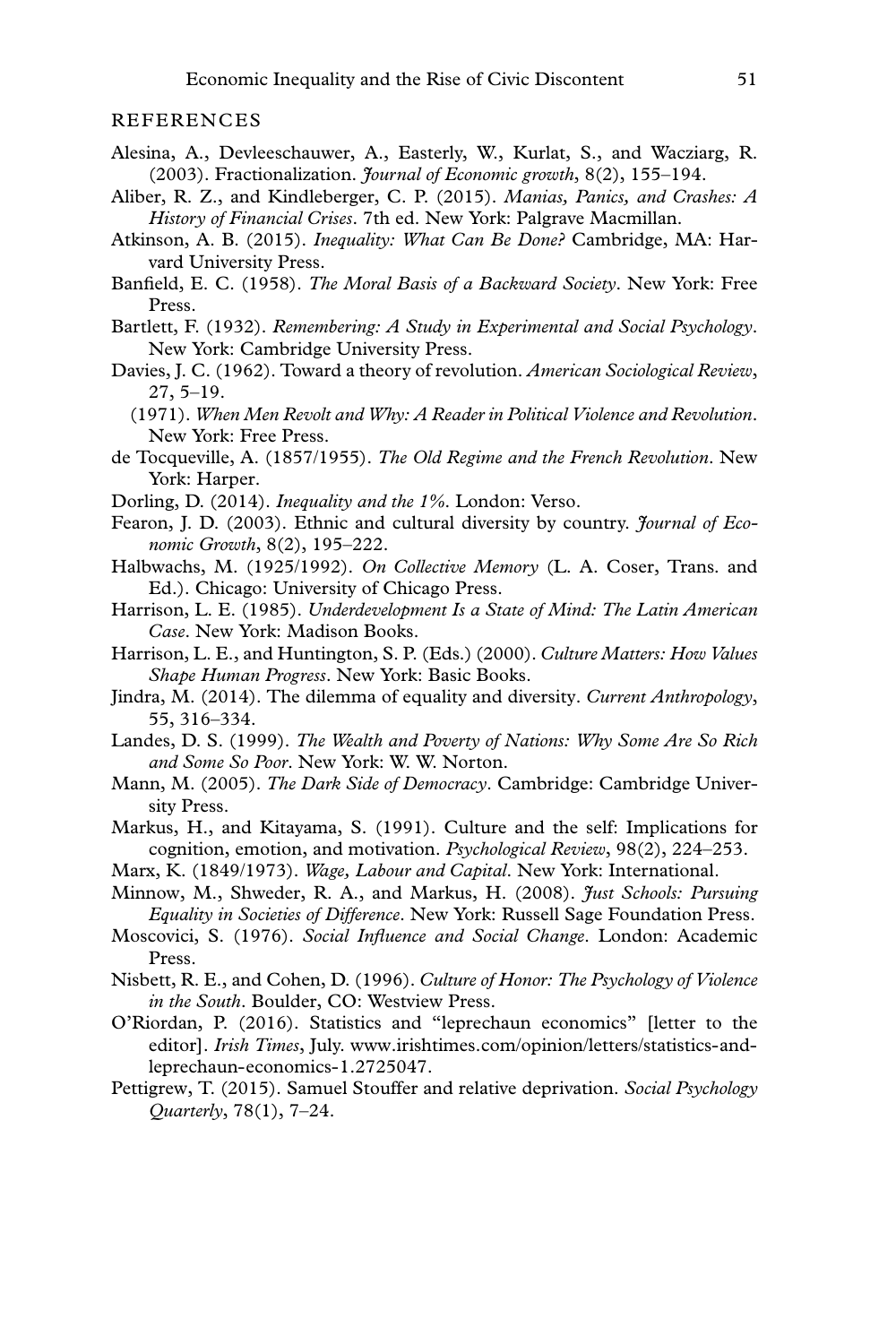(2016). In pursuit of three theories: Authoritarianism, relative deprivation, and intergroup contact. *Annual Review of Psychology*, 67, 1–21.

- Picketty, T. (2014). *Capital in the Twenty-First Century* (A. Goldhammer, Trans.). Cambridge, MA: Belknap Press.
- Picketty, T., and Saez, E. (2014). Inequality in the long run. *Science*, 344(6186), 838–842.
- Power, S. A. (2011). On social psychology and conflict resolution. *Psychology and Society*, 4(1), 1–6.
	- (2015). To understand the Eurozone crisis, consider culture. *Capital Ideas*, June, 63– 65. www.chicagobooth.edu/capideas/magazine/summer-2015/tounderstand-theeurozone-crisis-consider-culture?cat\_policy&src\_Magazine.
	- (2016). A violent past but a peaceful present: The cultural psychology of an Irish recession. *Peace and Conflict: Journal of Peace Psychology*, 22(1), 60–66.
	- (2017a). The deprivation–protest paradox: How the perception of unfair inequality leads to civic unrest. Unpublished manuscript.
	- (2017b). Using the past: Motivating anti-austerity protests by remembering revolutionary Irish history. Unpublished manuscript.
	- (forthcoming). Actual democracy and a United Europe of States: A case study of austerity and protest in the Republic of Ireland. In B. Wagoner and I. Bresco (Eds.), *The Road to Actualized Democracy: A Psychological Perspective*. Charlotte, NC: Information Age.
- Power, S. A., and Nussbaum, D. (2014). The Fightin' Irish? Not when it comes to recession and austerity. *The Guardian*, July 24. www.theguardian.com/ science/head-quarters/2014/jul/24/thefightin-irish-not-when-it-comes-torecession-and-austerity.
	- (2016). "You reap what you sow": The psychology of Irish austerity protests. *The Guardian*, March 15. www.theguardian.com/science/head-quarters/ 2016/mar/15/economics-as-a-morality-play-austerity-protest-in-ireland.
- Putnam, R. D. (2007). E pluribus unum: Diversity and community in the twenty-first century. *Scandinavian Political Studies*, 30(2), 137–174.
- Reicher, S. D., and Stott, C. (2011). *Mad Mobs and English Men? Myths and Realities of the 2011 Riots*. London: Constable and Robinson.
- Reinhart, C. M., and Rogoff, K. S. (2009). *This Time Is Different: Eight Centuries of Financial Folly*. Princeton, NJ: Princeton University Press.
- Runciman, W. G. (1966). *Relative Deprivation and Social Justice: A Study of Attitudes to Social Inequality in Twentieth-Century England*. Berkeley: University of California Press.
- Sachs, J. (2000). *Notes on a New Sociology of Economic Development*. New York: Basic Books.
- Shweder, R. A. (1991). *Thinking through Cultures: Expeditions in Cultural Psychology*. Cambridge, MA: Harvard University Press.
	- (2000). Moral maps, "First World" conceits and the New Evangelists. In L. Harrison and S. Huntington (Eds.), *Culture Matters: Cultural Values and Human Progress* (pp. 158–177). New York: Basic Books.
	- (2003). *Why Do Men Barbecue? Recipes for Cultural Psychology*. Cambridge, MA: Harvard University Press.